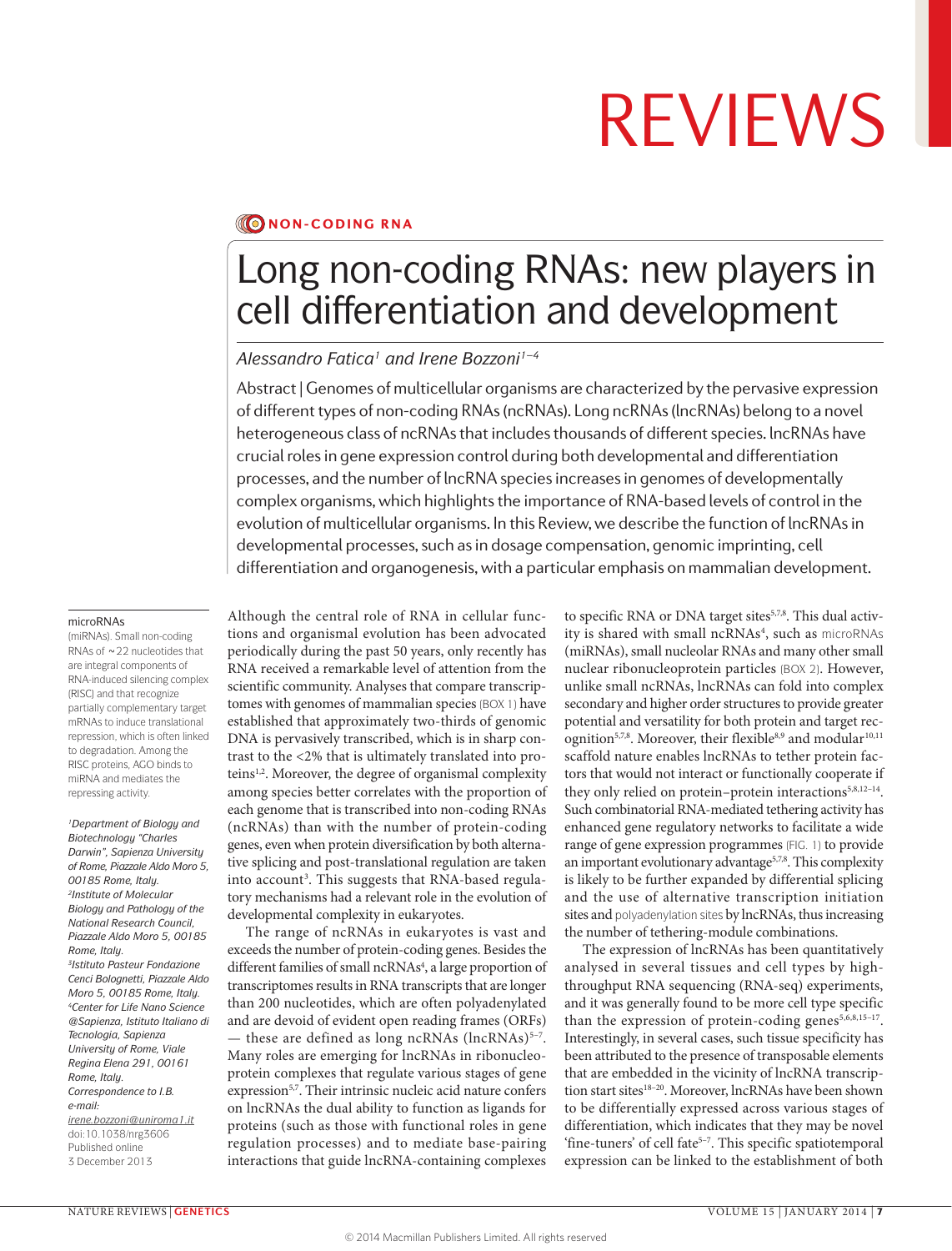#### Box 1 | Methodologies for lncRNA identification and analyses

The identification of long non-coding RNAs (lncRNAs) relies on the detection of transcription from genomic regions that are not annotated as protein coding, such as regions that are devoid of open reading frames. This can be achieved by the direct detection of the transcribed RNA. However, conventional gene expression microarrays are only designed to detect the expression of protein-coding mRNAs, and unbiased RNA detection methods are therefore required. These include tiling arrays, serial analysis of gene expression (SAGE), cap analysis of gene expression (CAGE) and high-throughput RNA sequencing (RNA-seq). Alternatively, transcription can be inferred from genomic DNA analyses by detecting specific histone marks (such as H3K4–H3K36 domains) that signify transcriptionally active chromatin.

#### **Tiling arrays**

In this technique, cDNA is hybridized to microarray slides carrying overlapping oligonucleotides that cover either specific chromosomal regions or a complete genome. This methodology allows the analysis of global transcription from specific genomic regions and was initially used for both identification and expression analysis of lncRNAs<sup>112</sup>.

#### **SAGE**

SAGE was the first method to use sequencing for high-throughput analyses of transcriptomes<sup>113</sup>. It is based on the generation of short stretches of unbiased cDNA sequence (that is, SAGE tags) by restriction enzymes. SAGE tags are concatenated before cloning and sequencing. This methodology allows both the quantification of transcripts throughout the transcriptome and the identification of new transcripts, including lncRNAs. Several modifications to the original SAGE strategy have been developed to improve the specificity by generating larger tags, such as LongSAGE and SuperSAGE<sup>114,115</sup>.

#### **CAGE**

CAGE relies on the isolation and sequencing of short cDNA sequence tags that originate from the 5ʹ end of RNA transcripts116. Similarly to SAGE, tags are concatenated before cloning and sequencing. However, in addition to quantifying expression level, CAGE also identifies the location of each transcription start site.

#### **RNA-seq**

Sequencing of transcriptomes by RNA-seq is one of the most powerful methodologies for *de novo* discovery and expression analyses of lncRNAs<sup>117</sup>. In this method, total RNA is converted to a cDNA library that is directly sequenced by high-throughput sequencing instruments. There are several types of sequencing technologies but Illumina platforms are currently the most commonly used for RNA-seq experiments. A single sequencing run produces billions of reads that are subsequently aligned to a reference genome. Following alignment, the data are translated into a quantitative measure of gene expression by specific algorithms.

#### **Chromatin immunoprecipitation (ChIP)**

ChIP allows the isolation of DNA sequences that are associated with a chromatin component of interest. When combined with high-throughput readouts such as microarrays (that is, ChIP–chip) and DNA sequencing (that is, ChIP–seq), these methods can infer the genomic distribution of either proteins or histone modifications. Analysis of loci with specific histone modifications that characterize active transcription (such as H3K4–H3K36 marks) allowed an indirect identification of many unknown lncRNAs<sup>77</sup>.

well-defined barriers of gene expression and celltype-specific gene regulatory programmes. Combined with the involvement of lncRNAs in positive or negative feedback loops, lncRNAs can amplify and consolidate the molecular differences between cell types that are required to control cell identity and lineage commitment<sup>21-23</sup>.

In this Review, we discuss our latest understanding of lncRNAs according to their roles in various developmental processes. We focus on lncRNAs for which roles have been confirmed by functional studies in cellular systems, and some of these have been further characterized through *in vivo* loss-of-function approaches in model organisms (TABLE 1). We describe molecular mechanisms of action and roles of lncRNAs in cellular processes such as genomic imprinting, maintenance of pluripotency and development in various organs, and in environment-responsive developmental programmes. Finally, we summarize future challenges in the field.

#### Modes of action of lncRNAs

*Nuclear lncRNAs.* Evidence so far indicates that most nuclear lncRNAs function by guiding chromatin modifiers to specific genomic loci<sup>5,7,8,24</sup> (FIG. 1A). In most cases, they recruit DNA methyltransferase 3 (DNMT3) and histone modifiers, such as the Polycomb repressive complex PRC2 (REFS 12,25) and histone H3 lysine 9 (H3K9) methyltransferases<sup>26,27</sup>. The resultant DNA and histone modifications predominantly correlate with the formation of repressive heterochromatin and with transcriptional repression. Furthermore, the act of lncRNA transcription itself can negatively affect gene expression<sup>28,29</sup>. Transcriptional activation has also been shown through the recruitment of chromatin-modifying complexes, such as the histone H3K4 methyltransferase MLL1 complex (REFS 30,31), and by the activation of specific enhancer regions through changes to threedimensional chromatin conformation<sup>30,32,33</sup>. With respect to the target sites, it is possible to distinguish between *cis*- and *trans*-acting lncRNAs — *cis*-acting lncRNAs control the expression of genes that are positioned in the vicinity of their transcription sites and can sometimes spread their effect to long distances on the same chromosome, whereas *trans*-acting lncRNAs can either repress or activate gene expression at independent loci<sup>5,7,8</sup>. However, for both classes of lncRNAs, the targeting mechanisms is still far from being understood; in particular, it is not known how *cis*-acting lncRNAs

#### Polyadenylation sites

Sequences that are required for the cleavage of primary RNA transcripts that are produced by RNA polymerase II. As a consequence of such cleavage, the 5′ cutoff product becomes polyadenylated, whereas the 3′ product undergoes rapid degradation that induces Pol II release from the DNA and hence transcriptional termination.

#### Polycomb repressive complex

(PRC). A multiprotein complex that silences target genes by establishing a repressive chromatin state; PRC2 trimethylates histone H3 at lysine 27, which is recognized by PRC1 that mediates chromatin compaction by inducing H2A monoubiquitylation.

#### MLL1 complex

A multiprotein complex that mediates both histone H3 trimethylation at lysine 4 (H3K4me3) and histone H4 acetylation at lysine 16 (H4K16ac), which are associated with transcriptionally active genes.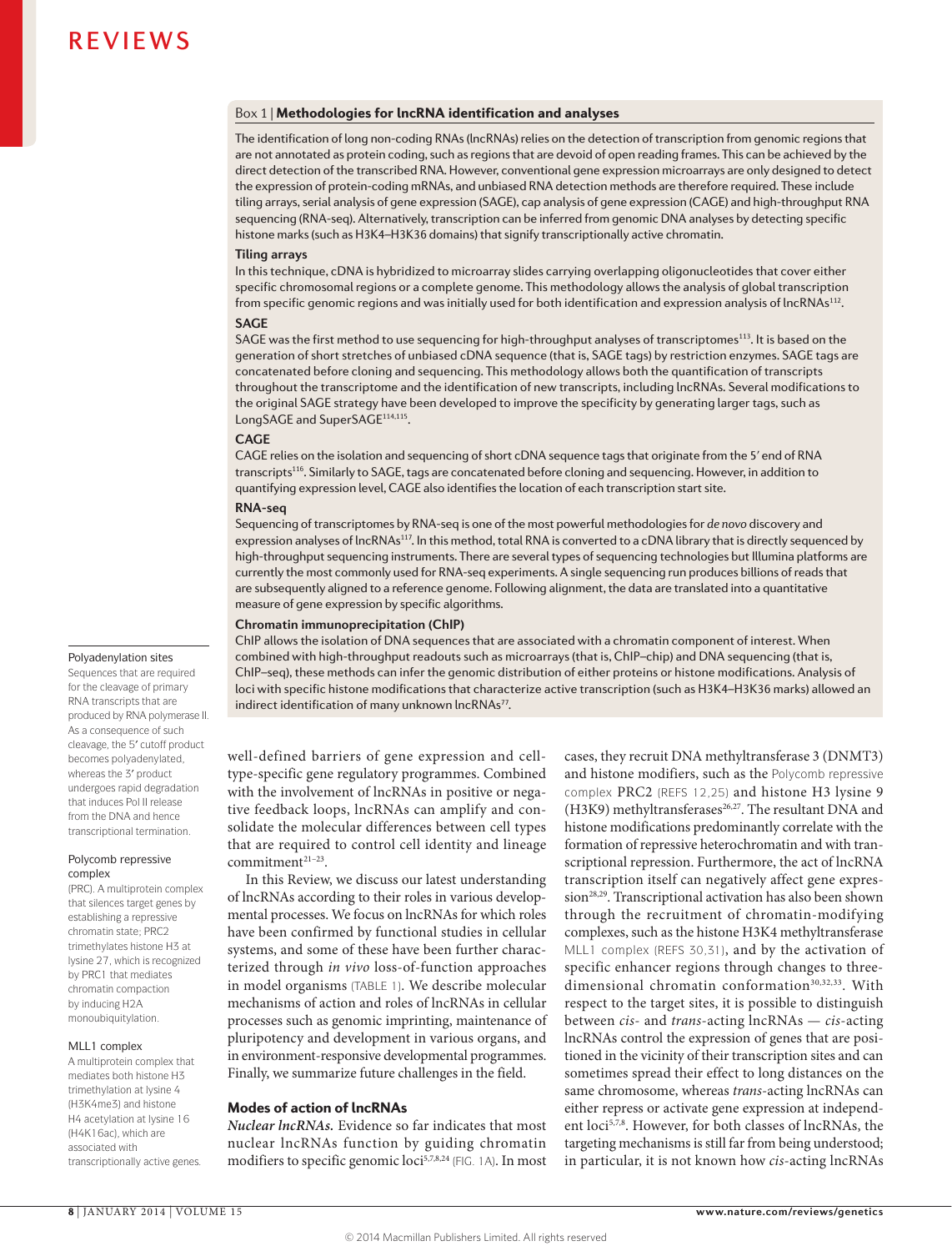

Guiding activity of RNAs has been described over many years in different classes of well-**Nature Reviews** | **Genetics** characterized non-coding RNAs (ncRNAs). These ncRNAs function in *trans* by bringing specific interactors to specific targets (shown in red) through base pairing with other RNA or DNA molecules. For example, the spliceosomal U1 small nuclear ribonucleoprotein particles (snRNPs) work in the splicing process by recognizing 5′ splice sites in pre-mRNA molecules through the U1 small nuclear RNA component and by contacting splicing factors (such as SR proteins and U2 auxiliary factor (U2AF)), which are bound to the 3′ portion of the intron, through the U1-70K protein component of the U1 snRNP<sup>118</sup> (see the figure, part **a**). Similarly, small nucleolar RNAs (snoRNAs) guide modifying enzymes to produce site-specific pseudouridylation (Ψ; for H/ACA-box snoRNAs, catalysed by dyskerin) and ribose 2ʹ-O-methylation (for C/D-box snoRNAs, catalysed by fibrillarin) on target RNAs119 (see the figure, part **b**). In the cytoplasm, small interfering RNAs (siRNAs) and microRNAs (miRNAs) direct Argonaute (AGO) proteins to target RNAs. The AGO2–siRNA complex induces RNA cleavage, whereas the AGO–miRNA complex, in combination with GW182, triggers translational repression and mRNA degradation<sup>22</sup> (see the figure, part **c**). Finally, telomerase RNA component (TERC) recognizes singlestranded DNA at telomeres and serves as a template for the associated telomerase<sup>9</sup> (see the figure, part **d**). In this case, the ncRNA molecules provide DNA-binding specificity to a protein complex. In all these examples, target specificity is provided by short complementary sequences. miRNP, microRNA ribonucleoprotein complex.

are retained to the sites of their transcription and how *trans*-acting lncRNAs find distantly located targets. Different recognition mechanisms have been proposed, including recruitment by bridging proteins $34$ , formation of an RNA–DNA triplex<sup>35</sup> and DNA recognition by RNA structures<sup>36</sup>. Nuclear lncRNAs can also have indirect regulatory effects on gene loci (FIG. 1B); for example, by acting as decoys that sequester transcription factors $37,38$ , by allosterically modulating regulatory proteins<sup>39</sup>, and by altering nuclear domains<sup>40</sup> and long-range three-dimensional chromosomal structures<sup>41</sup>.

*Cytoplasmic lncRNAs.* Many lncRNA-mediated mechanisms of gene regulation have been identified in the cytoplasm7 . These lncRNAs often show sequence complementarity with transcripts that originate from either the same chromosomal locus or independent loci. Upon recognition of the target by base pairing, they can modulate translational control, examples of which include positive regulation by the ubiquitin carboxy-terminal hydrolase L1 antisense RNA 1 (*Uchl1*-*as1*)42 and negative regulation by tumour protein p53 pathway corepressor 1 (*Trp53cor1*; also known as *lincRNA‑p21*)43. Similarly, lncRNAs can modulate mRNA stability; for example, both β-site APP-cleaving enzyme 1-antisense (*BACE1‑AS*)44 and tissue differentiation-inducing nonprotein-coding RNA (*TINCR*)<sup>45</sup> increase the stability of their target mRNAs, whereas half-STAU1 (staufen double-stranded RNA-binding protein 1)-binding site RNAs (1/2sbsRNAs)<sup>46,47</sup> decrease target mRNA stability (FIG. 2A).

A peculiar mode of action is that of lncRNAs that function as competing endogenous RNAs (ceRNAs)<sup>48</sup> — by binding to and sequestering specific miRNAs, ceRNAs function as 'miRNA sponges' to protect the target mRNAs from repression. This represents a new type of regulatory circuitry in which different types of RNAs (both coding and non-coding) can crosstalk to each other by competing for shared miRNAs. This activity was initially described in plants<sup>49</sup> and, subsequently, in mammals<sup>50</sup>, in which it was shown to be relevant in many processes, including tumorigenesis<sup>51,52</sup>, cell differentiation<sup>21</sup> and pluripotency<sup>23</sup>. Recently, an additional example of ceRNA was found in a newly identified class of circular RNAs (circRNAs)<sup>53-55</sup>, which function as sponges for miRNAs in neuronal cells (FIG. 2B). It is interesting that, whereas the linear ceRNAs have a short half-life that allows a rapid control of sponge activity, circRNAs have much greater stability and their turnover can be controlled by the presence of a perfectly matched miRNA target site<sup>53-55</sup>.

#### Dosage compensation and genomic imprinting

Among the first and best-characterized examples of lncRNAs that have specific developmental roles and robust loss-of-function phenotypes *in vivo* are those involved in dosage compensation and genomic imprinting (FIG. 1Aa). These two processes are required for normal development and rely on the formation of silenced chromatin to produce monoallelic expression of specific genes in mammals<sup>56</sup>.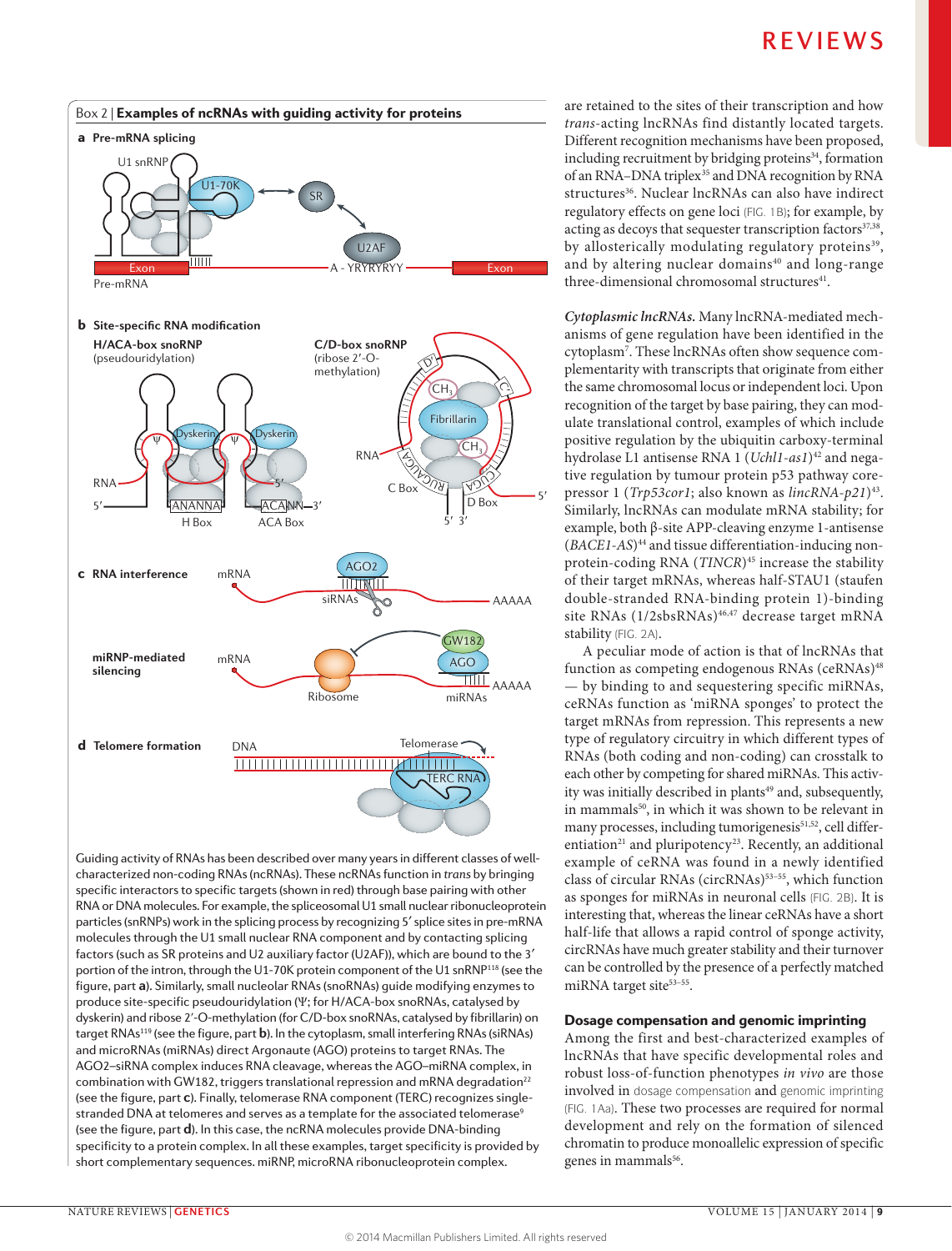

H3K27me3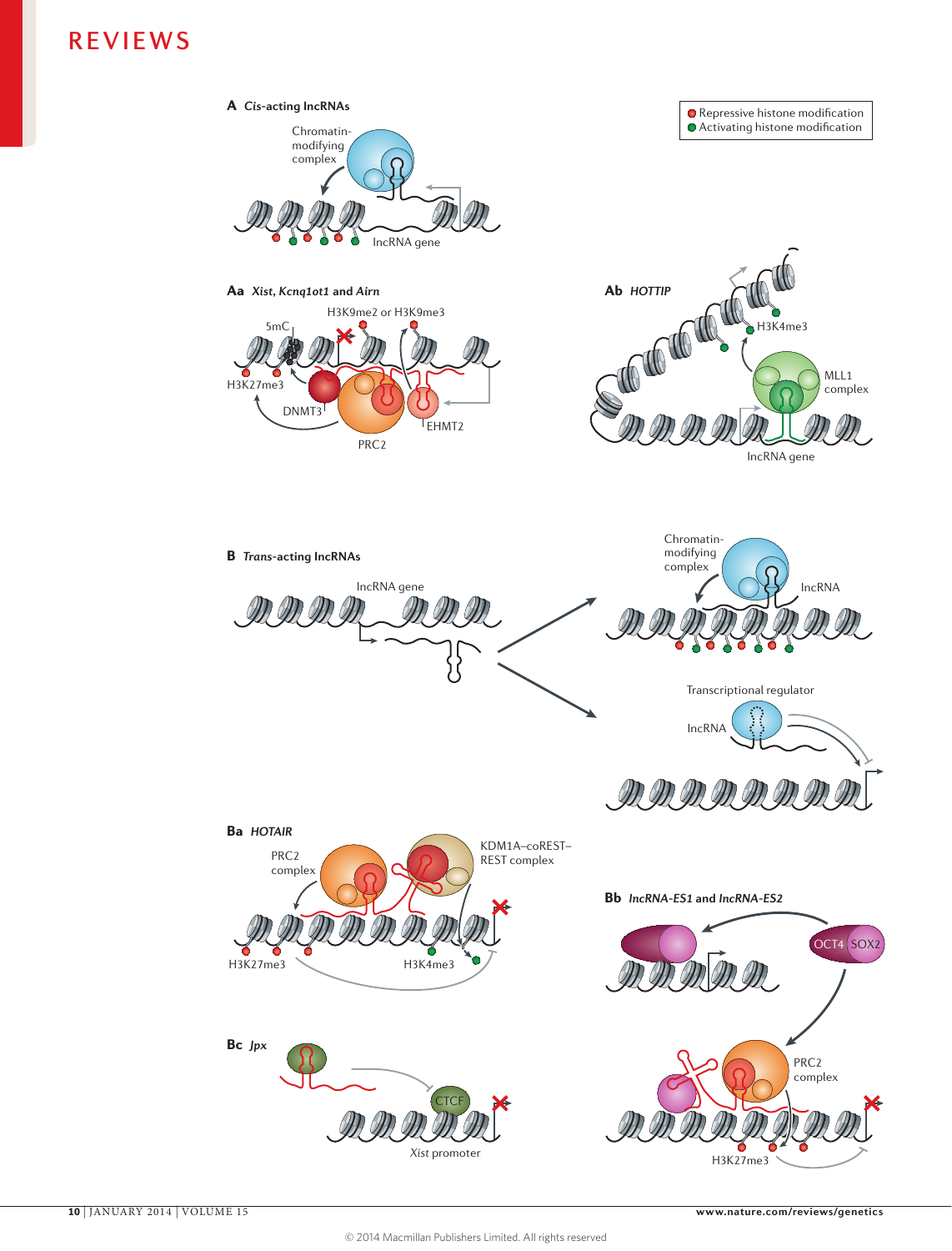Figure 1 | **Models of nuclear lncRNA function.** Examples of long non-coding RNAs ◀ (lncRNAs) that regulate transcription in *cis* (part **A**) and in *trans* (part **B**), by recruiting specific transcriptional regulators onto specific chromosomal loci, are shown. **Aa** | lncRNAs that are involved in dosage compensation and genomic imprinting include X-inactive specific transcript (*Xist*), *Kcnq1* overlapping transcript 1 (*Kcnq1ot1*) and *Airn* (antisense *Igf2r* (insulin-like growth factor 2 receptor) RNA). These lncRNAs induce the formation of repressive chromatin through the recruitment of DNA methyltransferase 3 (DNMT3), which induces DNA methylation; Polycomb repressive complex 2 (PRC2), which produces histone H3 lysine 27 trimethylation (H3K27me3); and histone lysine *N*-methyltransferase EHMT2, which is responsible for producing H3K9me2 and H3K9me3 (REF. 56). **Ab** | HOXA distal transcript antisense RNA (*HOTTIP*) functions through the recruitment of the MLL1 complex, which drives the formation of the activating H3K4me3 mark<sup>30</sup>. **Ba** | HOXA transcript antisense RNA (HOTAIR) is a *trans*-acting regulator of the HOXD genes<sup>12</sup>. It is characterized by a modular scaffold structure that allows the recruitment of two distinct repressive complexes, PRC2 and the H3K4 demethylating complex KDM1A–coREST–REST (lysine-specific histone demethylase 1A–REST corepressor 1–RE1-silencing transcription factor) on the same genomic region11. **Bb** | The pluripotency RNAs *lncRNA-ES1* and *lncRNA-ES2* associate with both PRC2 and the transcription factor sex-determining region Y-box 2 (SOX2), which suggests that these lncRNAs control embryonic stem cell pluripotency by silencing SOX2-bound developmental genes<sup>14</sup>; this function is alternative to OCT4and SOX2‑dependent activation of pluripotency genes. **Bc** | The lncRNA *Jpx* (Jpx transcript, Xist activator) that binds to the transcriptional repressor CTCF inhibits its binding to the Xist promoter, thus activating Xist transcription<sup>38</sup>.

> *X chromosome inactivation.* The identification of X-inactive specific transcript (*XIST*) as a regulator of X chromosome inactivation in mammals provided one of the first examples of a lncRNA that is directly involved in the formation of repressive chromatin<sup>56</sup>. *Xist* deletion in mice causes a loss of X chromosome inactivation and female-specific lethality<sup>57</sup>. Various studies both in mice and in mouse embryonic stem cells (ESCs) — a major model system for X chromosome inactivation — have demonstrated that, in female cells, *Xist* acts in *cis* by inducing the formation of transcriptionally inactive heterochromatin on the X chromosome from which it is transcribed<sup>56</sup>. *Xist* is required only for the initiation and not for the maintenance of X inactivation, and its spatiotemporal expression must be properly controlled<sup>56</sup>. *Xist* induces the formation of repressive heterochromatin, at least in part, by tethering PRC2 to the inactive X chromosome<sup>25</sup>. However, parallel PRC2-independent pathways have been recently demonstrated in both mouse and human ESCs<sup>58,59</sup>.

> The interaction between *Xist* and chromatin may involve, among others, transcriptional repressor protein YY1 that is thought to function as a recruitment platform for *Xist* by binding to its first exon<sup>34</sup>. Moreover, it has been recently shown that *Xist* itself is able to recognize the three-dimensional conformation of the X chromosome<sup>41</sup>. Notably, *Xist* expression is itself controlled by other lncRNAs in both a positive and a negative manner<sup>56</sup>. One of the best-characterized *Xist* regulators is its natural antisense non-coding transcript *Tsix*. *Tsix* counteracts *Xist* expression by inducing repressive epigenetic modifications at the *Xist* promoter 56. The loss of *Tsix* function *in vivo* resulted in ectopic *Xist* expression, aberrant X inactivation and early embryonic lethality<sup>60,61</sup>. These mouse models showed, for the first time, an important role

for a naturally occurring antisense transcript in gene expression regulation. Furthermore, *Xist* activation also requires the lncRNA *Jpx*<sup>62</sup>, which induces *Xist* transcription through the sequestration of transcriptional repressor CTCF<sup>38</sup> (FIG. 1Bc).

*Xist*, which is transcriptionally regulated by a network of pluripotency factors, may also have an important role in differentiation. Indeed, both the homozygous and heterozygous conditional deletion of *Xist* in mouse haematopoietic stem cells produced an aberrant maturation of haematopoietic progenitors in females63, which resulted in the development of blood cell cancers and in accelerated death. Aberrant *XIST*  expression has been observed in human cancers, which further suggests that alteration in the X inactivation process contributes to tumorigenesis.

*Genomic imprinting.* Imprinted genes generally associate in clusters and are epigenetically marked in sex-dependent ways during male and female gametogenesis; they are subsequently silenced on only one parental chromosome in the embryo. Imprinted regions encode different species of ncRNAs, including lncRNAs that, in many cases, bind to imprinted regions and are directly involved in silencing<sup>56</sup>. These lncRNAs are generally long (more than 100 kb) and function in *cis.* The best-characterized example at both the genetic and the molecular levels are the lncRNAs *Kcnq1* overlapping transcript 1 (*Kcnq1ot1*) and *Airn*  (antisense *Igf2r* (insulin-like growth factor 2 receptor) RNA). These lncRNAs are paternally expressed; they function by repressing flanking protein-coding genes in *cis* and are involved in early development in mice56. The loss of function of these lncRNAs in the embryo is not lethal — paternal inheritance of a loss-of-function allele results in a loss of imprinting and in growth defects, whereas maternal inheritance of this allele does not affect imprinting or growth<sup>64-66</sup>. These studies showed that multiple repressive pathways regulate imprinted gene silencing by lncRNAs during development, and that the extent of silencing along the chromosome varies in different tissues<sup>26,27,66</sup>. For example, during embryonic development, *Kcnq1ot1* functions by establishing and maintaining repressive DNA methylation on surrounding genes, whereas, in the placenta, it functions by recruiting the repressive histone modifiers PRC2 and the H3K9 methyltransferase EHMT2 (also known as G9a) on genes that are located further away from the imprinted region<sup>66</sup>. It is worth noting that, in the establishment of transcriptional gene silencing by *cis*-acting lncRNAs, continuous transcription might be more important than the production of mature RNA. This has been elegantly shown for *Airn*, which is expressed from the paternal chromosome and is antisense to the *Igf2r* gene. *Airn* functions in *cis* to silence the paternal *Igf2r* allele, whereas the maternal *Igf2r* allele remains expressed. In embryonic tissues, *Airn* silences paternal *Igf2r* through a mechanism that does not require a stable RNA product but that is based on continuous *Airn* transcription, which interferes with the recruitment of RNA polymerase II<sup>29</sup>. By contrast,

#### Dosage compensation The process that ensures

equal levels of X-linked gene expression in males (XY) and females (XX).

#### Genomic imprinting

Epigenetic silencing of genes on the basis of their parental origin, which results in monoallelic expression.

#### EHMT2

A histone lysine methyltransferase that is responsible for dimethylation and trimethylation at histone H3 lysine 9, which creates epigenetic marks that predominantly correlate with transcriptional repression.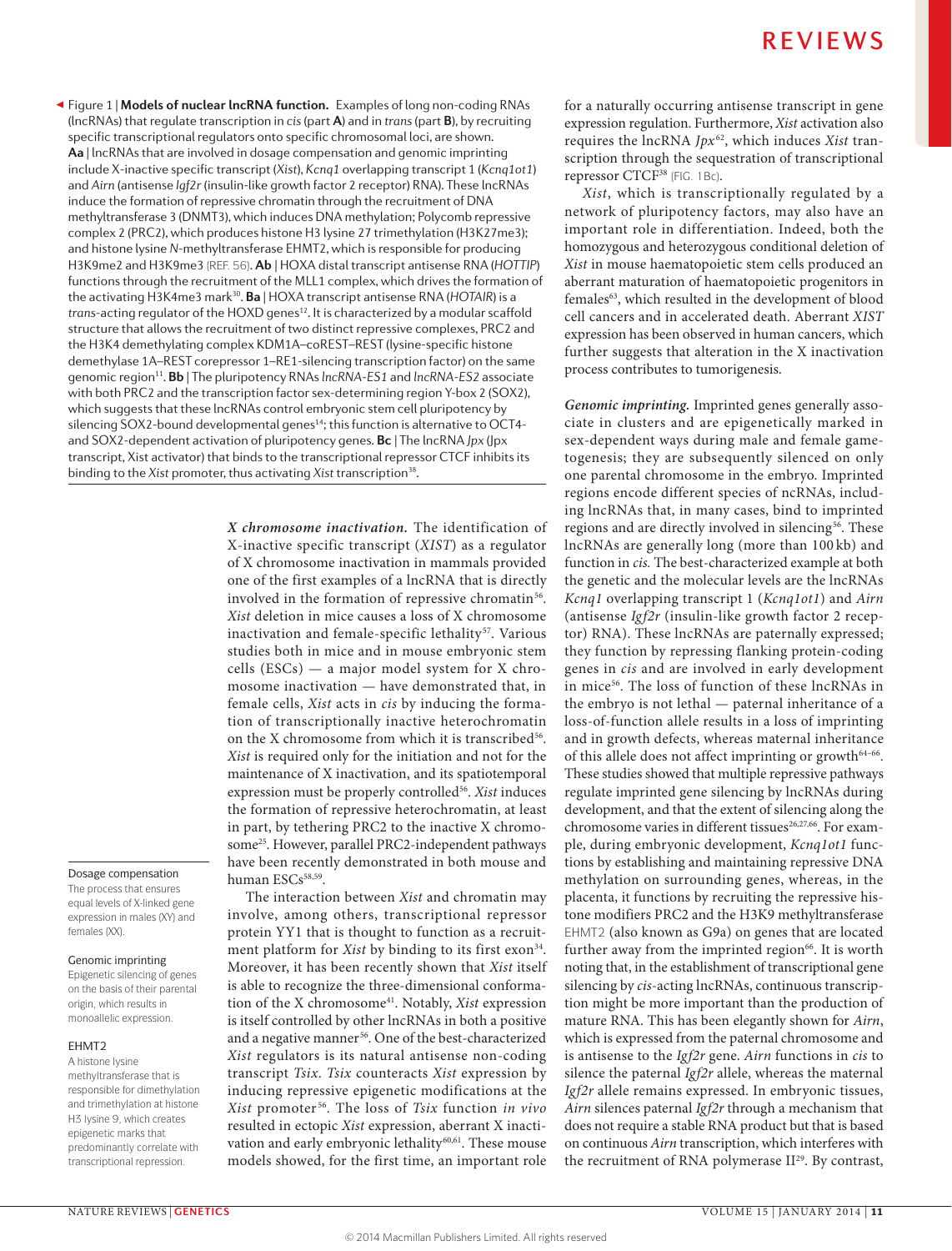| Table 1   IncRNA manipulation and resulting phenotypes in model animal systems |                                                                           |                |                                                                                         |                                                                             |             |
|--------------------------------------------------------------------------------|---------------------------------------------------------------------------|----------------|-----------------------------------------------------------------------------------------|-----------------------------------------------------------------------------|-------------|
| <b>IncRNA</b>                                                                  | <b>Process</b>                                                            | Site of action | Loss-of-function methods                                                                | Phenotype                                                                   | <b>Refs</b> |
| Mouse                                                                          |                                                                           |                |                                                                                         |                                                                             |             |
| Xist                                                                           | Dosage compensation                                                       | <b>Nucleus</b> | Gene disruption in embryo                                                               | Embryonic lethality                                                         | 57          |
|                                                                                |                                                                           |                | Conditional disruption in<br>haematopoietic stem cells                                  | Aberrant haematopoiesis and<br>blood cell cancer                            | 63          |
| Tsix                                                                           | Dosage compensation                                                       | <b>Nucleus</b> | Embryonic gene inactivation<br>by either promoter deletions or<br>premature termination | Embryonic lethality                                                         | 60,61       |
| Kcng1ot1                                                                       | Genomic imprinting                                                        | <b>Nucleus</b> | Embryonic gene inactivation<br>by either promoter deletions or<br>premature termination | Growth defects                                                              | 64,66       |
| Airn                                                                           | Genomic imprinting                                                        | <b>Nucleus</b> | Embryonic gene inactivation<br>by either promoter deletions or<br>premature termination | <b>Growth defects</b>                                                       | 29,65       |
| Fendrr                                                                         | Gene expression regulation<br>in mesoderm                                 | <b>Nucleus</b> | Gene disruption in embryo                                                               | Embryonic lethality                                                         | 95          |
|                                                                                |                                                                           |                | 60% reduction in embryo by RNA<br>interference                                          | Normal development                                                          | 95          |
| Hotair                                                                         | Hox gene regulation                                                       | <b>Nucleus</b> | Gene disruption in embryo                                                               | Defects in skeletal system<br>development                                   | 72          |
| Dlx1os                                                                         | Homeodomain transcription<br>factor regulation in<br>developing forebrain | <b>Nucleus</b> | Embryonic gene inactivation by<br>premature termination                                 | Morphologically normal with<br>mild skull and neurological<br>defects       | 92          |
| $Dk$ <i>fos</i> $1$                                                            | Homeodomain transcription<br>factor regulation in<br>developing forebrain | <b>Nucleus</b> | Embryonic gene inactivation by<br>premature termination                                 | Morphologically normal with<br>altered GABAergic interneuron<br>development | 90          |
| Malat1                                                                         | Tumorigenesis                                                             | <b>Nucleus</b> | Gene disruption in embryo                                                               | Normal development                                                          | 82          |
| Miat                                                                           | Retina development                                                        | <b>Nucleus</b> | Knockdown and overexpression in<br>neonatal retina                                      | Defects in specification of retina<br>cell types                            | 126         |
| Six3os1                                                                        | Retina development                                                        | <b>Nucleus</b> | Knockdown and overexpression in<br>neonatal retina                                      | Defects in specification of retina<br>cell types                            | 127         |
| Tug1                                                                           | Retina development                                                        | <b>Nucleus</b> | Knockdown in neonatal retina                                                            | Defects in differentiation of<br>photoreceptor progenitor cells             | 128         |
| Vax2os                                                                         | Retina development                                                        | <b>Nucleus</b> | Overexpression in neonatal retina                                                       | Defects in differentiation of<br>photoreceptor progenitor cells             | 129         |
| Zebrafish                                                                      |                                                                           |                |                                                                                         |                                                                             |             |
| Cyrano                                                                         | Embryogenesis                                                             | Not analysed   | Knockdown and functional<br>inactivation in embryo by<br>morpholino oligonucleotides    | Developmental defects                                                       | 110         |
| Megamind                                                                       | Embryogenesis                                                             | Not analysed   | Knockdown and functional<br>inactivation in embryo by<br>morpholino oligonucleotides    | Defects in brain morphogenesis<br>and in eye development                    | 110         |
| Chicken                                                                        |                                                                           |                |                                                                                         |                                                                             |             |
| <b>HOTTIP</b>                                                                  | <b>HOXA</b> regulation                                                    | <b>Nucleus</b> | Knockdown in chick embryos by RNA Altered limb morphology<br>interference               |                                                                             | 30          |

*Airn*, antisense *Igf2r* (insulin-like growth factor 2 receptor) RNA; *Dlx1os*, distal-less homeobox 1, opposite strand; *Dlx6os1*, *Dlx6* opposite strand transcript 1; *Fendrr*, *Foxf1* adjacent non-coding developmental regulatory RNA; GABA, γ-aminobutyric acid; *Hotair*, HoxA transcript antisense RNA; *HOTTIP*, HOXA distal transcript antisense RNA; *Kcnq1ot1*, *Kcnq1* overlapping transcript 1; lncRNA, long non-coding RNA; *Malat1*, metastasis-associated lung adenocarcinoma transcript 1; *Miat*, myocardial infarction-associated transcript (also known as *Rncr2*); *Six3os1*, *Six3* opposite strand transcript 1; *Tsix*, X (inactive)-specific transcript, opposite strand; *Tug1*, taurine upregulated gene 1; *Vax2os*, *Vax2* opposite strand transcript; *Xist*, X-inactive specific transcript.

> in the placenta, mature *Airn* recruits EHMT2 to induce the formation of repressive chromatin<sup>65</sup>. Altogether, these studies showed that a single lncRNA could work by different mechanisms depending on the cell type, which might reflect the presence of either different interactors or chromatin modifications that influence lncRNA functions in diverse cellular contexts. These examples also show the advantages of using *cis*-acting

lncRNAs to regulate a gene cluster. The *in situ* production of regulators at their site of function is intrinsically more robust than dedicated *trans*-acting proteins. Thus, it is not surprising that the use of *cis*-acting lncRNAs to silence gene transcription is an evolutionarily conserved mechanism and is not restricted to complex and multicellular organisms, as in the case of yeast cryptic unstable transcripts<sup>67</sup>.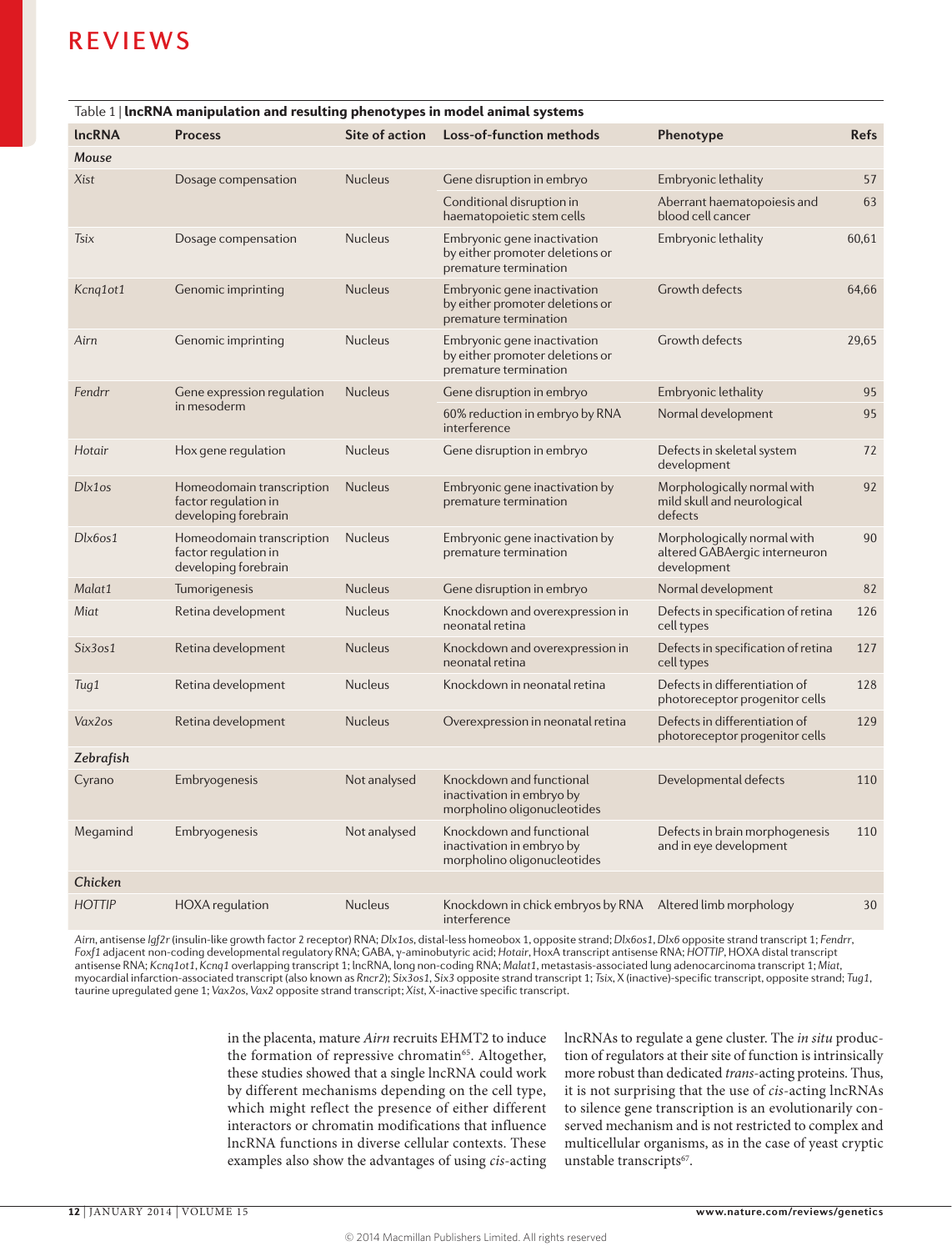#### Regulation of HOX genes

HOX genes encode an evolutionary conserved family of transcription factors that regulate the embryo body plan and that contribute to cell specification in several adult differentiation processes<sup>68</sup>. In mammals, there are 39 HOX genes that are grouped in four clusters (HOXA, HOXB, HOXC and HOXD), which allow precise spatiotemporal coordination of expression. In addition to protein-coding genes, these clusters produce hundreds of lncRNAs that show similar spatiotemporal windows of expression to their neighbouring protein-coding genes<sup>12</sup>. Some of these lncRNAs have been shown to be directly involved in the regulation of HOX genes.

**Cis***-acting lncRNAs.* The *cis*-acting lncRNA HOXA distal transcript antisense RNA (*HOTTIP*), which is produced from the 5ʹ end of the human HOXA locus upstream of *HOXA13*, was identified in human primary fibroblasts. The downregulation of *HOTTIP* levels in primary fibroblasts induced the transcription of several downstream 5ʹ-HOXA genes. *HOTTIP* is conserved in vertebrates, and its knockdown by short hairpin RNAs in chick embryos altered limb morphology<sup>30</sup>. The mechanism by which *HOTTIP* regulates HOXA expression relies on its interaction with the activating histone-modifying MLL1 complex and on the formation of chromatin loops that connect distally expressed *HOTTIP* transcripts with various HOXA gene promoters<sup>30</sup> (FIG. 1Ab). Notably, many DNA enhancer elements produce enhancer RNAs, which might work by a similar mechanism<sup>32,33</sup>.

An identical mode of action has been described for mistral lncRNA (*Mira*), which is a mouse-specific lncRNA that is transcribed from the HOXA locus<sup>31</sup>. *Mira* was identified in retinoic acid-induced differentiation of mouse ESCs, in which it positively controls the transcription of two adjacent genes, *HOXA6* and *HOXA7*. The knockdown of *Mira* in mouse ESCs inhibited the activation of germ layer specification genes, which suggests a role for *Mira* in early mouse ESC differentiation<sup>31</sup>. However, it is not clear how this is linked to the regulation of *HOXA6* and *HOXA7*, as the deletion of these genes in mouse embryos indicated that they are involved in later developmental stages<sup>69</sup>.

HOX genes are also involved in cell differentiation, and their deregulation is associated with different types of human disease, including cancer<sup>67</sup>. HOXA transcript antisense RNA myeloid-specific 1 (*HOTAIRM1*) was identified as a lncRNA that is produced from the 3ʹ end of the HOXA locus specifically in myeloid lineages70. The knockdown of *HOTAIRM1* in myeloid leukaemia cell lines inhibited the expression of 3ʹ-HOXA genes by a currently uncharacterized mechanism, which indicates a positive role in gene expression, but it did not produce substantial effects on granulocytic differentiation. By contrast, *linc‑Hoxa1* RNA was recently identified in mouse ESCs, in which it functions in *cis* to repress *Hoxa1* transcription by recruiting transcriptional activator protein Pur-β (PURB)<sup>71</sup>.

**Trans***-acting lncRNAs.* HOX transcript antisense RNA (*HOTAIR*) was one of the first *trans*-acting lncRNAs to be identified<sup>12</sup>. *HOTAIR* is transcribed from the HOXC gene cluster but acts as a repressor of the HOXD cluster, which is located on a different chromosome. *HOTAIR* interacts with the PRC2 and KDM1A–coREST–REST (lysine-specific histone demethylase 1A–REST corepressor 1–RE1-silencing transcription factor) histonemodifying complexes<sup>11,12</sup>, and it is proposed to function in *trans* through the recruitment of these two repressive complexes to specific target genes (FIG. 1Ba). Indeed, the knockdown of *HOTAIR* in human fibroblasts led to decreased activity of these repressor complexes and to an increase in the expression of HOXD genes. Mouse models that carry targeted knockout of *Hotair* have been recently produced<sup>71</sup>. *Hotair* deletion did not affect viability but led to developmental defects and to homeotic transformations in the skeletal system<sup>71</sup>. Consistent with its association with repressive histone-modifying complexes, derepression of several genes, including HoxD components, was reported upon *Hotair* knockout<sup>72</sup>. Interestingly, the deletion of the entire mouse HoxC locus is perinatally lethal and does not show skeletal transformations, whereas individual knockouts of its components, including *Hotair*, are viable but show developmental defects73,74. This may reflect the presence either of compensatory mechanisms among members of the HoxD cluster or of genes with functions that are antagonistic to *Hotair*<sup>72</sup>, thus emphasizing the importance of using appropriate *in vivo* models to define lncRNA function. Finally, *HOTAIR* was found to be upregulated in different cancers; in breast cancer metastasis, such upregulation was shown to result in the re-targeting of PRC2 to silence tumour suppressor genes<sup>75</sup>.

#### Pluripotency versus differentiation commitment

Several lncRNAs that are associated with pluripotency have been identified either as species that are induced upon the reprogramming of fibroblasts to induced pluripotent stem cells (iPSCs)<sup>76</sup> or as species that are expressed in mouse<sup>13,77,78</sup> and human ESCs<sup>14</sup>. Notably, these lncRNA species show expression profiles that correlate well with those of OCT4 (also known as POU5F1), homeobox protein NANOG and sex-determining region Y-box 2 (SOX2), which are core components of the transcriptional network that controls pluripotency 78, and the promoters of these lncRNA species are bound by at least one of these core pluripotency transcription factors<sup>13</sup>. Loss-of-function experiments resulted in either exit from the pluripotent state or the upregulation of lineage commitment gene expression programmes, which was comparable to the knockdown of well-known ESC regulators<sup>13,79</sup>. Consistent with the 'modular scaffold' hypothesis<sup>13</sup>, both the *lncRNA-ES1* (also known as LINC01108) and *lncRNA‑ES2* pluripotency-associated lncRNAs were found to interact with Polycomb protein SUZ12 and SOX2, which suggests a model whereby pluripotency-associated lncRNAs function as scaffolds to recruit SUZ12 — part of the repressive PRC2 — to silence neural targets of SOX2 in pluripotent human ESCs<sup>14</sup> (FIG. 1Bb).

#### Germ layer

Primary germ layers (that is, ectoderm, endoderm and mesoderm) are specified during vertebrate embryogenesis and, through further differentiation, give rise to the organs and tissues of the body.

#### Pluripotency

The ability of a cell to differentiate into one of many cell types.

#### Induced pluripotent stem cells

(iPSCs). *In vitro*-derived pluripotent cells that originate from non-pluripotent cells in a process called reprogramming.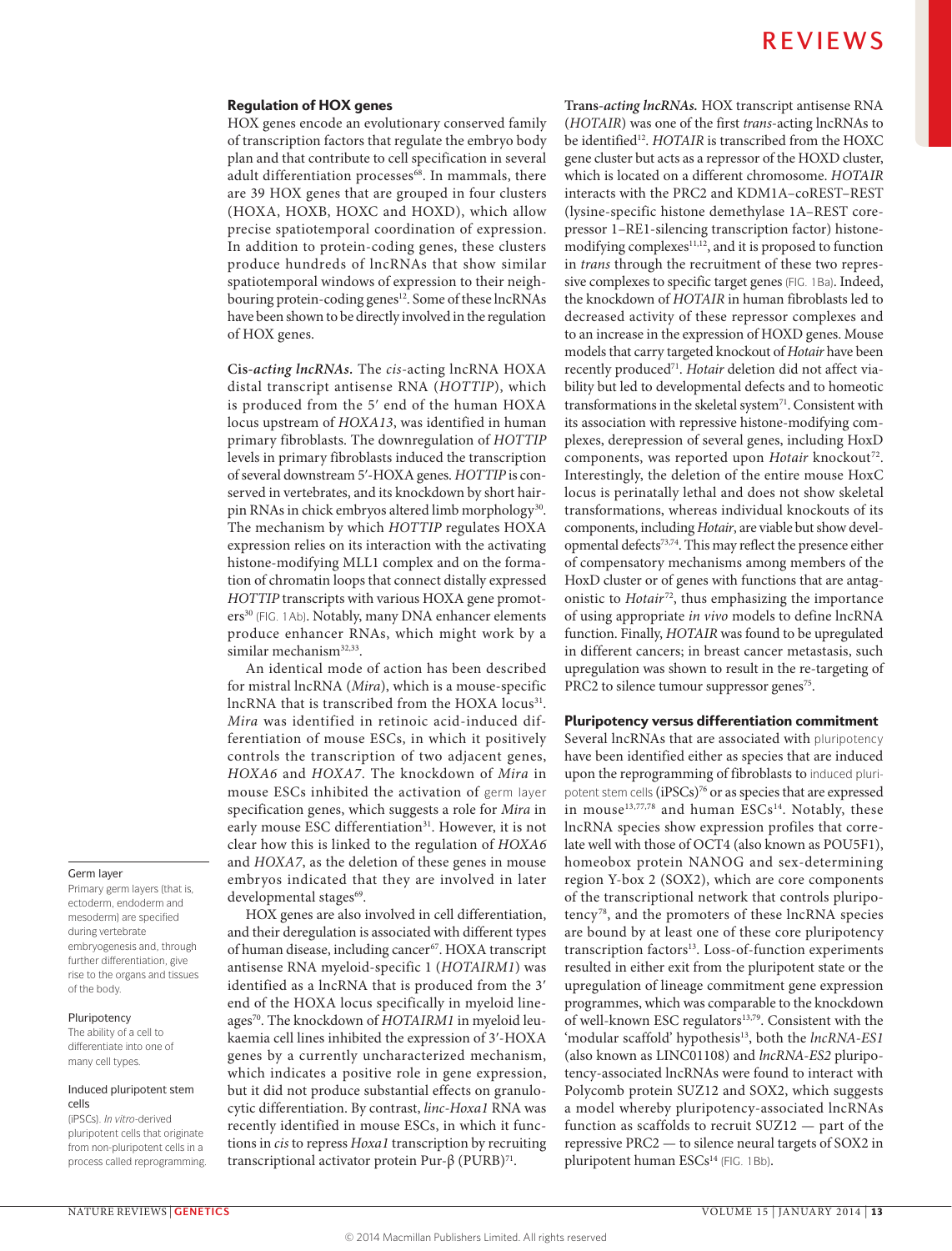

mechanism is through base pairing of complementary regions between the long Figure 2 | **Models of cytoplasmic lncRNA function. A** | A common recognition non-coding RNA (lncRNA) and their target RNA sequence. **Aa** | Base pairing between specific regions of the human β-site APP-cleaving enzyme 1 (*BACE1*) mRNA and its antisense transcript *BACE1-AS* induces stabilization of the target mRNA and increases BACE1 protein expression<sup>44</sup>. Ab | Staufen double-stranded RNA-binding protein 1 (STAU1)-mediated mRNA decay is induced when intermolecular base pairing is formed between an Alu element (or short interspersed element (SINE) in mice) in the 3′ untranslated region of the mRNA and an Alu element within a long half-STAU1-binding site RNA (1/2sbsRNA)<sup>46,47</sup>. This mRNA decay mechanism also involves the RNA helicase up-frameshift 1 (UPF1). **Ac** | By contrast, STAU1-mediated mRNA stabilization has been described in the case of tissue differentiation-inducing non-protein coding RNA (*TINCR*), which recognizes its target mRNAs through a 25 nucleotide-long motif<sup>45</sup>. Antisense recognition has been shown to also control translation. **Ad** | A repressive effect on translation was shown for the targets of tumour protein p53 pathway corepressor 1 (*Trp53cor1*) lncRNA43, which functions with the RNA helicase RCK. **Ae** | Translation is induced upon stress induction of ubiquitin carboxy-terminal hydrolase L1 antisense RNA 1 (*Uchl1-as1*) <sup>42</sup>. **B** | Base pairing is also the mode of action of competing endogenous RNAs. In this case, however, the complementarity is between microRNAs (miRNAs) and different targets (including circular RNAs (circRNAs)<sup>54,55</sup>, lncRNAs<sup>21</sup>, pseudogene transcripts<sup>50</sup> and mRNAs<sup>48</sup>). The effect of these interactions is that protein-coding RNAs and non-coding RNAs can crosstalk to each other by competing for miRNA binding through their miRNA recognition motifs. ORF, open reading frame; SBS, STAU1‑binding site.

Among pluripotency-associated lncRNAs, *LINC-ROR* (long intergenic non-protein coding RNA, regulator of reprogramming) is consistently enriched in human iPSCs, regardless of the cell of origin of these iPSCs76. *LINC-ROR* functions as a ceRNA to regulate the expression of the core pluripotency transcription factors by competing for miR-145 binding<sup>23</sup> (FIG. 3). Thus, it is a powerful example of how regulatory networks among transcriptional factors, miRNAs and lncRNAs are relevant for controlling the alternative fate between proliferation and differentiation commitments.

#### Brain and CNS development

Roles have been identified for lncRNAs in establishing and maintaining cell-type-specific gene expression patterns during organ development. In particular, the central nervous system (CNS), which is characterized by a vast range of neuronal and glial subtypes, is by far the most complex and diversified organ in terms of ncRNAs80. Cells in the CNS show intense transcription of lncRNAs, and the increase in number of lncRNAs has been linked to evolutionary complexity. Below, we describe several examples of lncRNAs that have roles in neurogenesis.

*Abundant lncRNAs.* Among the most abundant lncRNAs of the nervous system, metastasis-associated lung adenocarcinoma transcript 1 (*Malat1*) is by far the most extensively studied. This lncRNA was described as a highly expressed species in different types of mouse neurons<sup>81</sup>. *Malat1* is localized in nuclear speckles and has been shown to regulate synapse formation by modulating a subset of genes that have roles in nuclear and synapse function<sup>81</sup>. Indeed, the knockdown of *Malat1* in cultured mouse hippocampal neurons produced decreased synapse density and decreased dendrite growth<sup>80</sup>. However, a loss-of-function genetic model of *Malat1* indicated that it is not essential for mouse prenatal and postnatal development<sup>82</sup>. These mice showed only a minor effect of deregulation of several genes, such as *Malat1*-neighbouring genes, thus indicating a potential *cis*-regulatory role for *Malat1* in gene transcription.

Consistent with its original identification in cancer, the downregulation of *MALAT1* by 1,000-fold in human lung tumour cells, which was achieved by integrating RNA-destabilizing elements into *MALAT1* using zincfinger nucleases, revealed a *MALAT1*-controlled metastatic gene expression programme<sup>83</sup>. In this setting, *MALAT1* was found in nuclear speckles and interacted with E3 SUMO-protein ligase CBX4 (also known as PC2), which is a component of PRC1. Overall, we still await clarification of the exact mechanisms of *MALAT1* activity in the distinct processes of tumour progression and neuronal differentiation.

*lncRNAs with connections to key neural developmental protein-coding genes.* lncRNAs have been profiled by complementary genome-wide techniques and *in situ* hybridizations on different adult mouse brain regions, which indicated that lncRNAs are associated with distinct brain cell types and are expressed in a more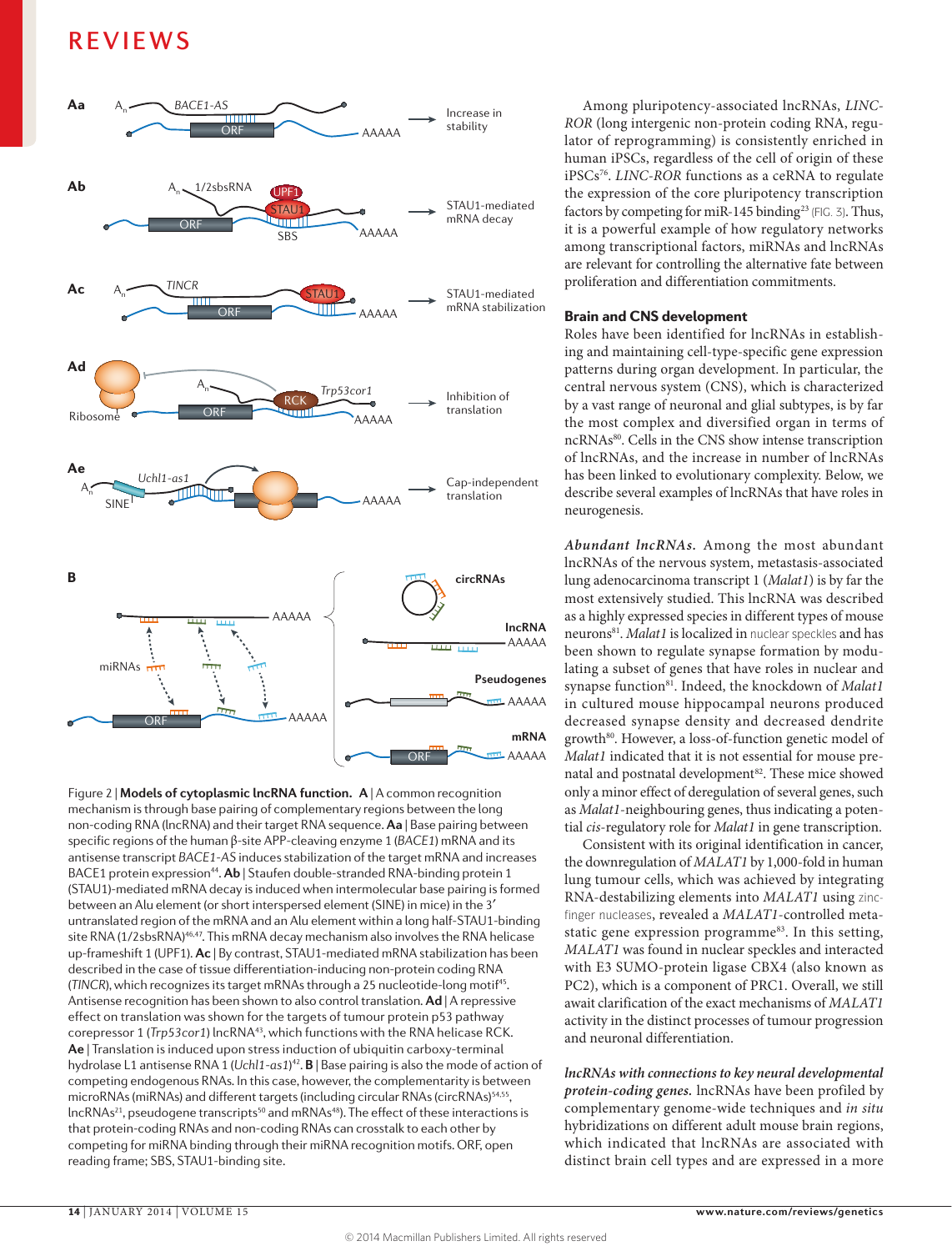

**Figure 3 | <b>Pluripotency control.** A schematic representation of the regulatory circuitries that involve the homeobox protein NANOG, sex-determining region Y-box 2 (SOX2) and OCT4 core pluripotency transcription factors (CPTFs), microRNAs (miRNAs) and long non-coding RNAs (lncRNAs) in pluripotency control is shown. Several miRNAs were described as being necessary and sufficient to control self-renewal and pluripotency in human embryonic stem cells or to trigger differentiation<sup>120,121</sup> by a direct link with CPTFs. *LINC-ROR* (long intergenic non-protein coding RNA, regulator of reprogramming) contributes to this circuitry by maintaining high levels of CPTFs — it competes for miR‑145 binding through its miR‑145‑recognition motif. When present, *LINC-ROR* prevents miR‑145 from repressing the translation of CPTFs and therefore ensures the stem cell fate; when *LINC-ROR* is downregulated, the synthesis of CPTFs is repressed. Notably, within this circuitry, CPTFs activate their own synthesis through a positive feedback loop, thus reinforcing the regulatory circuit<sup>122</sup>. Additionally, *lncRNA-ES1* and *lncRNA-ES2* contribute to maintaining pluripotency of embryonic stem cells by repressing SOX2 neural targets<sup>14</sup>. iPSCs, induced pluripotent stem cells.

> tissue-specific manner than mRNAs<sup>15,84</sup>. Additionally, they show specific temporal expression patterns during brain development<sup>15,84</sup>.

> Interestingly, transcriptome analysis indicated that many brain-expressed lncRNAs are primate- or humanspecific lncRNAs<sup>85</sup>; along with the identification of signatures of positive selection and the accelerated evolution in lncRNA regions, these findings indicate that lncRNAs may be crucial effectors in human brain evolution and, possibly, in cognitive and behavioural repertoires<sup>86,87</sup>. A lncRNA that has rapidly evolved since the divergence of humans from the other great apes is highly accelerated region 1A (*HAR1A*). Its expression level correlates with that of reelin, a protein that is crucial for brain development, which suggests that it could coordinate the establishment of regional forebrain organization in a similar manner.

> By contrast, other classes of brain-expressed lncRNAs seem to be highly conserved from birds to mammals and have similar spatiotemporal expression profiles, which indicate ancient roles for these lncRNAs in brain development<sup>88</sup>. Moreover, brain-expressed lncRNAs that originate from ultraconserved regions (UCRs) of DNA have been shown to be transcribed from complex genetic loci, where they often overlap or are antisense to genes that encode key developmental regulator proteins<sup>89,90</sup>. Such lncRNAs modulate the activity of their nearby genes by acting as molecular scaffolds to recruit specific factors<sup>90,91</sup>. For example, the co-activator lncRNA *Dlx6* opposite strand transcript 1 (*Dlx6os1*; also known as  $Ev f2$ <sup>90</sup> is located in a UCR; it is an antisense RNA to distal-less homeobox 6 (*Dlx6*) and is located downstream of *Dlx5*

in mice. These Dlx genes are related to the *Drosophila melanogaster Distal-less* (*Dll*) gene; they encode homeodomain transcription factors that are expressed in the developing ventral forebrain and have been postulated to have a role in both forebrain and craniofacial development. *Dlx6os1* controls the expression of *Dlx5*, *Dlx6* and the glutamate decarboxylase 1 gene (*Gad1*; also known as *Gad67*) through both *cis-* and *trans*-acting mechanisms90. In *cis*, the transcription of *Dlx6os1* negatively regulates *Dlx6* expression. By contrast, in *trans*, *Dlx6os1* recruits the transcription factors homeobox protein DLX2 (which is an activator) and methyl-CpG-binding protein 2 (MECP2, which is a repressor) to regulate the expression of *Dlx5* and *Gad1* (which encodes an enzyme that is responsible for γ-aminobutyric acid (GABA) synthesis)90,91. The loss of *Dlx6os1* function in mice produced a specific neural phenotype that had reduced numbers of GABAergic interneurons in the early postnatal hippocampus. Although the number of GABAergic interneurons and *Gad1* RNA levels returned to normal in the adult hippocampus of *Dlx6os1* mutants, defects in synaptic inhibition were observed, which indicates a crucial role for *Dlx6os1* in neuronal activity *in vivo*90,91. The characterization of *Dlx6os1* has opened the way to the identification of a large number of brain lncRNAs that are transcribed from UCRs, which can constitute a new class of transcriptional regulators<sup>90</sup>.

*Dlx1os* shares some functional properties with *Dlx6os1* in that it regulates, in *cis*, the antisense *Dlx1* gene by modulating the level and stability of its transcript<sup>92</sup>. The loss of *Dlx1os* function produced viable and fertile mice that had mild skeletal and neurological phenotypes, which essentially replicated a *Dlx1* gain-of-function phenotype<sup>92</sup>.

*lncRNAs as inducers of neurogenesis.* A large screen for lncRNAs that are involved in neurogenesis identified various lncRNAs for which knockdown blocked the differentiation of human ESCs into mature neurons $14$ . Interestingly, the nuclear localized *lncRNA‑N1* (also known as *LINC01109*) and *lncRNA‑N3* were shown to bind to SUZ12 and REST, which suggests a model in which neuronal lncRNAs reinforce REST-repressing activity by recruiting PRC2 to specific glial lineage genes, thereby promoting neurogenesis. By contrast, the cytoplasmic *lncRNA‑N2* (also known as *MIR100HG*) seemed to function as precursor molecules for let-7 and for the neurogenic miR-125b, which are miRNAs that promote proliferation arrest and neuronal differentiation, respectively<sup>22,93</sup>.

*lncRNAs in the retina.* Interestingly, several lncRNAs were found to be specifically expressed in the retina, which is a specialized part of the CNS. The retina is a tractable tissue type for *in vivo* studies because loss of gene functions can be achieved by locally administered RNA interference (RNAi) reagents, in contrast to germline genetic modifications that are required for many *in vivo* studies of the CNS. TABLE 1 shows several examples for which a clear function of lncRNAs in retinal patterning and specification has been established.

#### Nuclear speckles

A class of nuclear body that is located in interchromatin regions of the nucleoplasm of mammalian cells, which are enriched in pre-mRNA splicing factors.

#### Zinc-finger nucleases

Artificial proteins that contain a zinc-finger DNA-binding element fused to an endonuclease domain. Double-stranded breaks are produced at specific DNA sequences to induce natural DNA repair. This strategy allows targeted gene deletions, integrations or modifications.

#### GABAergic interneurons

Neurons of the central nervous system that form a connection between other types of neurons and use the neurotransmitter γ-aminobutyric acid (GABA), which inhibits excitatory responses.

#### Hippocampus

A part of the brain that is specifically responsible for storing and retrieving memories.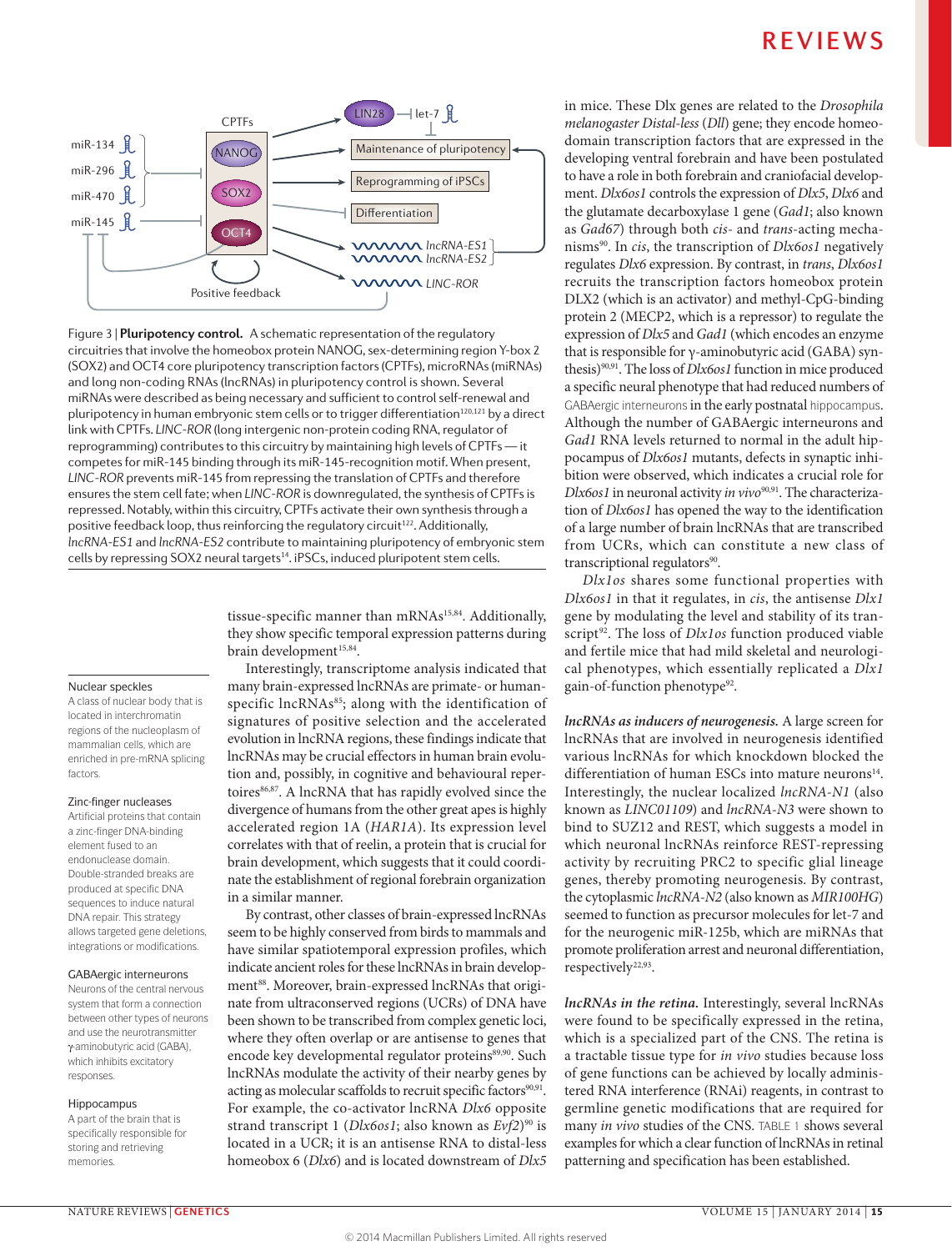*lncRNAs with non-canonical structures.* A circRNA that is derived from non-canonical splicing of an antisense transcript (*CDR1AS*; also known as *ciRS‑7*) to the cerebellar degeneration-related protein 1 (*CDR1*) mRNA was recently identified in the human brain<sup>53</sup>, as well as in mouse cortical pyramidal neurons and interneurons<sup>53</sup>. Interestingly, this circRNA functions as a sponge for miR-7 through 70 selectively conserved miR-7 target sites, thus regulating endogenous miR-7 targets54,55. Zebrafish was used to study the *in vivo* function of this circRNA because it has lost the *cdr1* locus while maintaining miR-7 expression in the embryonic brain during evolution. Embryos that expressed ectopic *CDR1AS* developed brain defects and had a smaller midbrain region, which is similar to the phenotype of the loss of miR-7 function obtained by treatment with morpholino oligonucleotides<sup>55</sup>. Therefore, circRNAs may also have roles in neuronal function and in neurological disorders<sup>54,55</sup>.

In conclusion, the multifaceted functions of lncRNAs seem appropriate for the complex regulatory demands of the CNS, and further studies of lncRNAs may uncover details of even more complex brain function and of the pathogenetic events that underlie neurodegenerative disorders. However, deeper analyses of the differences that are often found between *in vivo* and *in vitro* systems, as well as those between different knockdown strategies, are required for a more reliable understanding of lncRNA functions in the development of the brain and the CNS.

#### Development of other organs

In addition to extensive roles in brain development, lncRNAs are known to function in the development of diverse organs and tissue types, which are described below.

*Heart.* One of the best examples of the importance of lncRNAs in organ development is provided by two lncRNAs that are involved in mouse cardiac development — braveheart (*Bvht*; also known as  $Gm20748$ <sup>94</sup> and *Foxf1* adjacent non-coding developmental regulatory RNA (*Fendrr*)<sup>95</sup>. These lncRNAs were identified from the mesoderm, from which the heart originates<sup>94,95</sup>.

The knockdown of *Bvht* by RNAi in mouse ESCs and neonatal cardiomyocyte cultures affected cardiacspecific gene expression and altered development into mature cardiomyocytes<sup>94</sup>, thus suggesting a possible role for *Bvht* in cardiac tissue regeneration after injuries. *Bvht* was shown to interact with PRC2, which suggests that it functions by mediating epigenetic regulation of cardiac commitment<sup>94</sup>. Notably, *Bvht* is specific to mice and is not expressed in rats or humans; whether alternative molecular components carry out roles that are equivalent to *Bvht* in other mammals is currently unclear.

In the case of *Fendrr*, a 60% reduction of expression by RNAi *in vivo* did not show any apparent phenotypes95. By contrast, the knockout of *Fendrr* resulted in embryonic lethality owing to impaired heart function and to deficits in the body wall, thus indicating the importance of null-mutant models for uncovering roles for lncRNAs95. Although *Fendrr* was suggested to interact with components of both repressive chromatinassociated complexes (such as PRC2) and activating chromatin-associated complexes (such as MLL1) in mouse embryos, chromatin immunoprecipitation (ChIP) analysis following *Fendrr* deletion showed a change in occupancy at *Fendrr*-target genes only for the repressive PRC2 (REF. 95). Unlike *Bvht*, *Fendrr* has a human orthologous transcript *FENDRR* that, similarly to murine *Fendrr*, is also associated with PRC2 (REF. 24).

*Skeletal muscle.* One of the first lncRNAs that was identified with a role in myogenesis was *Linc‑MD1* (long non-coding RNA, muscle differentiation 1). This lncRNA is expressed in a specific temporal window during *in vitro* muscle differentiation of mouse myoblasts and was shown to control the progression from early to late phases of muscle differentiation by functioning as a ceRNA. Through competition for the binding of miR-133 and miR-135, it regulates the expression of mastermind-like protein 1 (MAML1) and myocyte-specific enhancer factor 2C (MEF2C), which are transcription factors that activate late-differentiation muscle genes<sup>21</sup>. *LINCMD1* is conserved between mice and humans<sup>96</sup>, and its expression is strongly reduced in myoblasts of patients with Duchenne muscular dystrophy<sup>21</sup>. Interestingly, in these cells, the recovery of *LINCMD1* levels rescued the correct timing of *in vitro* differentiation, which suggests a relevant conserved role in the control of muscle  $differential$  (FIG. 4).

More recently, the imprinted *H19* lncRNA, which is highly expressed in the developing embryo and in adult muscle, was shown to work as a ceRNA for let-7 and to control muscle differentiation. Indeed, the depletion of *H19* caused precocious muscle differentiation — a phenotype that is recapitulated by let-7 overexpression<sup>97</sup>. As high let-7 levels are generally associated with increased cellular differentiation, it was hypothesized that *H19* inhibits let-7 activity, thereby preventing precocious differentiation<sup>97</sup>.

Another lncRNA that is linked to neuromuscular disease is D4Z4-binding element transcript (*DBE‑T*), which is selectively expressed in patients with facioscapulohumeral muscular dystrophy (FSHD). *DBE‑T* recruits histone-lysine *N*-methyltransferase ASH1L — a component of the MLL1 complex — which results in H3K36 dimethylation and in aberrant transcriptional activation of the *FSHMD1A* (also known as *FSHD*) locus in patients with FSHD<sup>98</sup>.

Moreover, lncRNAs that regulate gene expression by driving STAU1-mediated mRNA decay have also been recently linked to myogenesis — sbsRNAs induce mRNA degradation by recruiting STAU1 to target mRNAs through base pairing with short interspersed elements (SINEs) in the 3ʹ untranslated region of target mRNAs (FIG. 2Ab). Remarkably, downregulating the abundance of three of the four sbsRNAs that were tested altered the rate of mouse myoblast differentiation *in vitro*47.

#### Morpholino oligonucleotides

Oligonucleotides that are modified to be highly stable in the cell; they are used as antisense RNA to block cell components from accessing the target site for which they are designed.

#### Chromatin

immunoprecipitation (ChIP). A method used to determine whether a given protein binds to, or is localized to, specific chromatin loci *in vivo*.

#### Duchenne muscular dystrophy

A severe genetic disorder that is characterized by the rapid progression of muscle degeneration, which leads to a loss of ambulation and death. It is due to mutations in the dystrophin gene that prevent its production.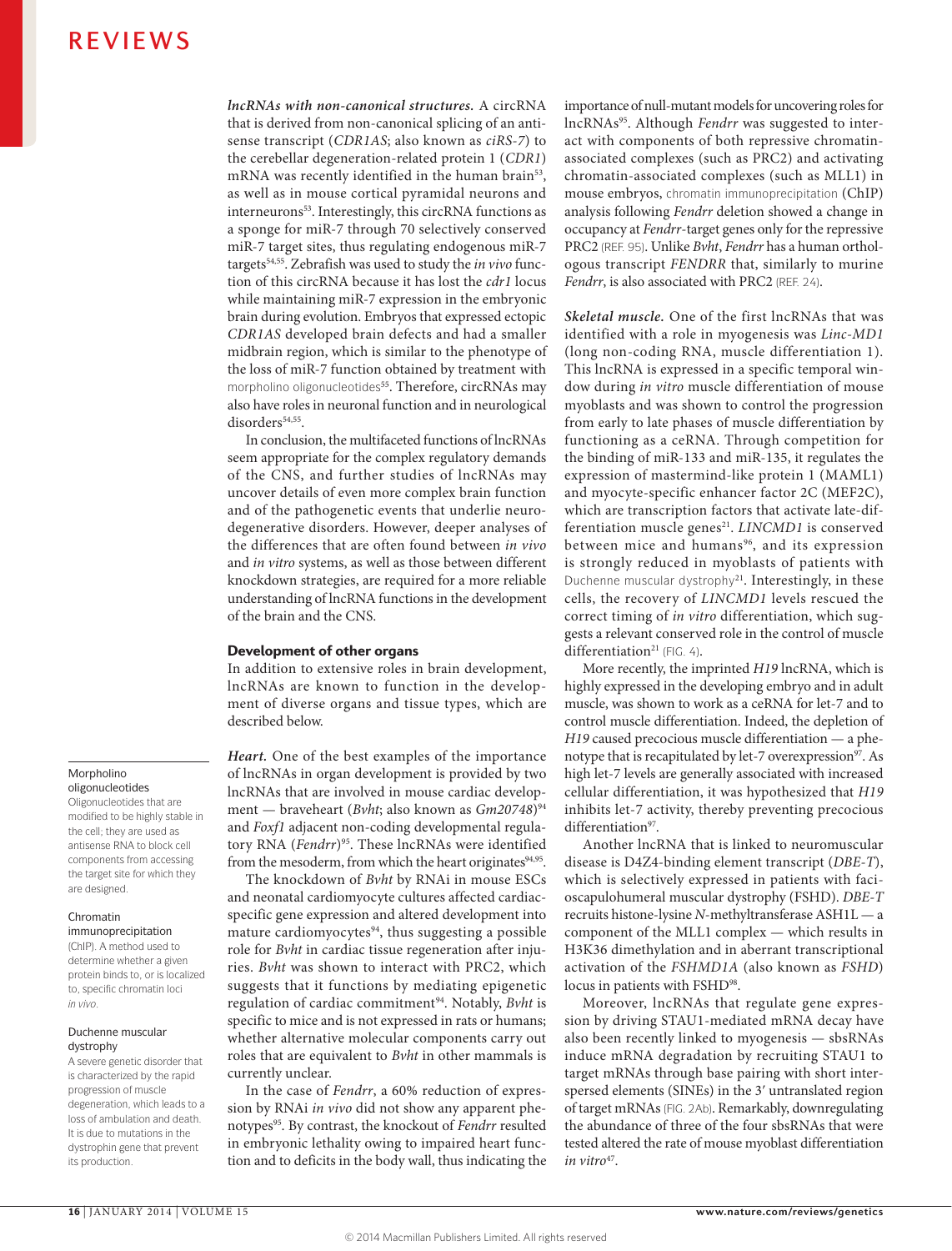

Figure 4 | **ncRNAs and muscle differentiation. a** | A schematic representation of the differentiation stages from progenitor muscle cells to terminally differentiated fibres is shown. The cells are labelled with the characteristic proteins **Nature Reviews** | **Genetics** that are expressed at each stage. These include master transcription factors that regulate the switch from one stage to the following one — such as paired box protein Pax‑3 (PAX3), PAX7, myogenic factor 5 (MYF5), myoblast determination protein (MYOD), myocyte enhancer factor 2C (MEF2C) and myogenin — as well as the late myogenic proteins dystrophin, utrophin and myosin<sup>123</sup>. The graph shows the corresponding temporal expression patterns of selected non-coding RNAs (ncRNAs). **b** | MicroRNAs (miRNAs) cooperate with transcription factors to sharpen their temporal expression pattern124; for example, miR‑206 and miR‑31 repress expression of the self-renewal factor PAX7 and the early myogenic factor MYF5, respectively. The same miRNAs prevent the early activation of late myogenic proteins, such as utrophin and dystrophin<sup>125</sup>. By contrast, late myogenic miRNAs reinforce late differentiation stages; for example, miR-1 controls the expression of later myogenic transcription factors MEF2C and myogenin through the repression of histone deacetylase 4 (HDAC4). **c** | In these circuitries, the role of *Linc-MD1* (long non-coding RNA, muscle differentiation 1) is crucial. It further reinforces the switch from early to late differentiation gene expression by acting as a 'sponge' to limit the repressive effect of miR‑133 on mastermind-like 1 (*Maml1*) and of miR‑135 on *Mef2c*. SRF, serum response factor.

*Skin, haematopoietic and adipose development.* Roles for lncRNAs have been identified in the epidermis. Transcriptome sequencing of progenitor and differentiating human keratinocytes identified *TINCR* as the most highly induced lncRNA during keratinocyte differentiation<sup>45</sup>. *TINCR*-deficient epidermis lacked terminal differentiation ultrastructure, including keratohyalin granules and intact lamellar bodies. Interestingly, *TINCR* also binds to STAU1; however, unlike the sbsRNAs described above, the *TINCR–*STAU1 complex targets mRNAs that have a 25-nucleotide 'TINCR box' motif, which results in the stabilization of differentiation-associated mRNAs,

such as keratin 80 (*KRT80*), to ensure their expression and cellular differentiation<sup>45</sup> (FIG. 2Ac).

Relevant lncRNAs have also been identified in haematopoiesis and adipogenesis<sup>99,100</sup>. The analysis of lncRNAs during erythroid differentiation of mouse fetal liver progenitors allowed the identification of *lincRNA-EPS* (erythroid prosurvival). The knockdown of *lincRNA-EPS* in mouse erythroid progenitors blocked differentiation and promoted apoptosis by inhibiting the expression of the pro-apoptotic PYD and CARD domain-containing gene (*Pycard*) through a mechanism that is still undefined<sup>99</sup>. More recently, lncRNAs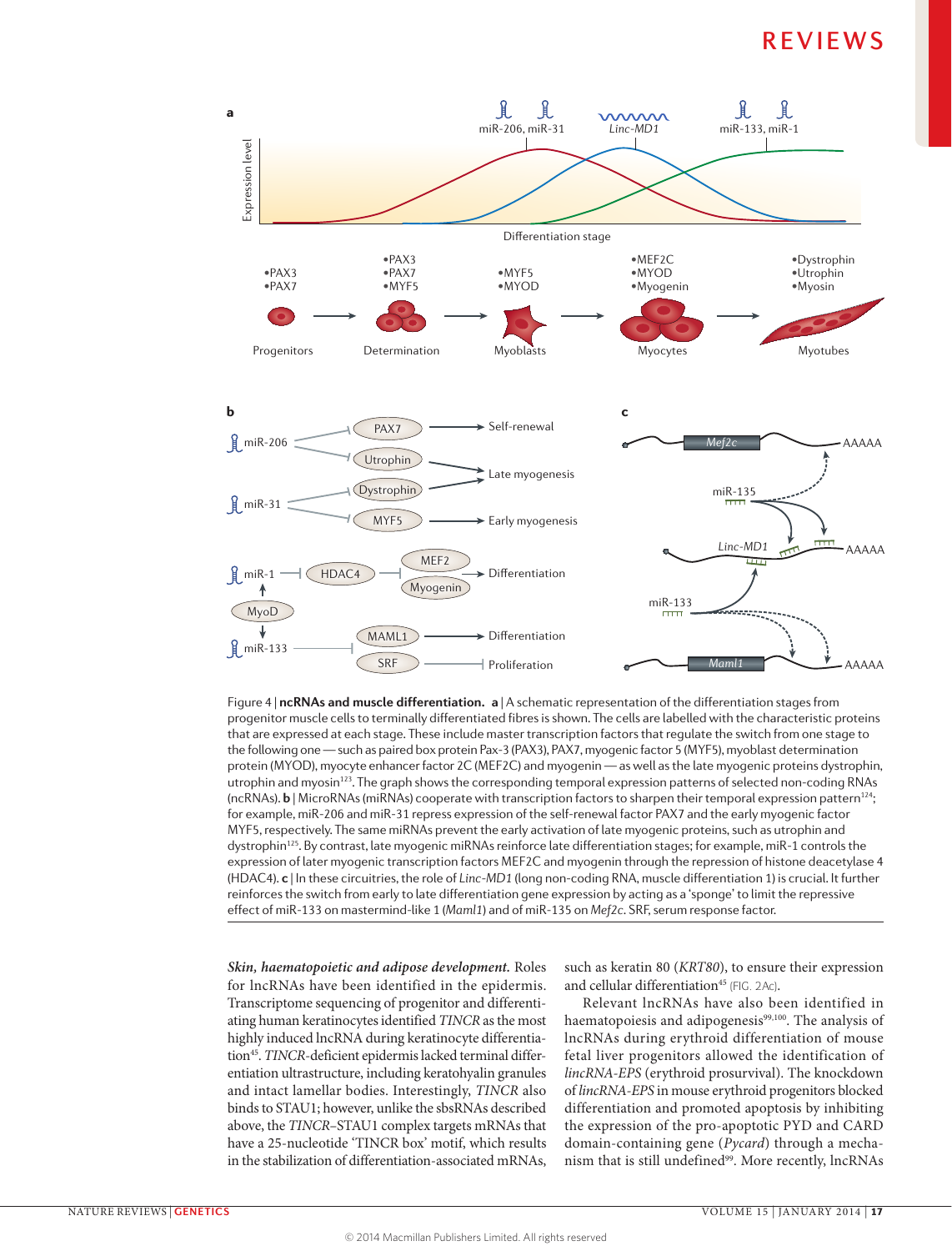were profiled in mice during differentiation to white and brown adipose tissue. Loss-of-function studies identified ten lncRNAs that have specific roles in adipogenesis<sup>100</sup>.

#### lncRNAs in environmental and stress responses

An emerging function for lncRNAs is their contribution to various genetic programmes that enable response to different environmental conditions. One of the first and best-studied examples is the regulation of flowering in plants. In *Arabidopsis thaliana*, the transcriptional repressor gene *FLOWERING LOCUS C* (*FLC*) has an important role in this process by blocking the expression of genes that are required for the switch to flowering. lncRNAs have been shown to function in *FLC* regulation in various ways<sup>101</sup>. The long exposure to cold during winter — a process known as vernalization — seems to induce the expression of a sense transcript from *FLC* called *COLD-ASSISTED INTRONIC NON-CODING RNA* (*COLDAIR*). *COLDAIR* is thought to function similarly to animal lncRNAs in the formation of repressive heterochromatin through a physical association with PRC2 (REF. 102). *FLC* is also regulated by a set of antisense lncRNAs called *COLD-INDUCED LONG ANTISENSE INTRAGENIC RNA* (*COOLAIR*) that encompass the whole *FLC* sense transcription unit<sup>101</sup>. These antisense RNAs are upregulated in response to cold temperatures, whereas they are alternatively polyadenylated in warm temperatures<sup>103</sup>. The use of the proximal polyadenylation site in warm temperatures is linked to histone demethylation in the gene body and leads to reduced *FLC* transcription<sup>104</sup>. *COOLAIR* transcription is repressed in warm temperatures by a mechanism that involves the stabilization of an R-loop (that is, an RNA–DNA hybrid structure) in its promoter region by the NDX1 homeobox protein homologue<sup>105</sup>.

More recently, a novel lncRNA has been identified in mice as being activated by a stress signalling pathway that controls the activity of the mammalian target of rapamycin (mTOR) kinase, which is an important regulator of translation<sup>42</sup>. The lncRNA *Uchl1-as1* is an antisense transcript to the neuron-specific *Uchl1* gene, which functions in protein ubiquitylation and has roles in brain function and various neurodegenerative diseases. *Uchl1‑as1* contains an embedded SINEB2 element that stimulates *Uchl1* translation and thus UCHL1 protein expression under stress conditions<sup>42</sup>. In particular, upon stress-induced inhibition of mTOR activity and the resulting repression of cap-dependent translation, *Uchl1‑as1* is exported from the nucleus to the cytoplasm, where it can base pair with the *Uchl1* mRNA and stimulate its cap-independent translation. As this activation of UCHL1 expression does not require *de novo* RNA synthesis, it provides a rapid response to environmental changes.

#### Conclusions and perspectives

The discoveries linked to lncRNA function go far beyond the identification of new mechanisms that regulate gene expression. The organization of lncRNA-coding loci, which are often finely intertwined with protein-coding ones, has added a high degree of complexity in the comprehension of the structure, function and evolution of our genome. Moreover, despite the burst of interest in identifying new lncRNAs and in setting up new methodologies to characterize their function, a future topic of interest will be the origin and evolution of lncRNAs.

One interesting feature relates to the contribution of transposable elements to the genesis and regulation of lncRNAs18,20. Their relevance is supported by the discovery that, in vertebrates, transposable elements occur in more than two-thirds of mature lncRNAs, whereas they seldom occur in protein-coding transcripts. Moreover, transposable elements were found in biased positions and orientations within lncRNAs, particularly at their transcription start sites, which suggests a role in the regulation of lncRNA transcription<sup>18,20</sup>. Therefore, it has been proposed that transposable elements may contribute to lncRNA evolution and that they function by conferring on lncRNAs tissue-specific expression from existing transcriptional regulatory signals<sup>18,20</sup>.

Phylogenetic analysis is generally one of the first approaches to be considered when searching for lncRNA function. However, bioinformatic analysis tools should be implemented to account for the differential evolutionary pressure that operates on the various lncRNA subdomains; such pressure acts either on the primary sequence of lncRNAs (for antisense effectors against RNA or DNA targets) or through their secondary structure (for protein-binding domains). In this respect, the modular scaffold hypothesis suggests that lncRNAs have undergone extensive molecular bricolage by the gain or loss of different modules, which provides alternative and more complex functions that might be subjected to evolutionary selection<sup>8,9,13,14</sup>. Moreover, the degree of lncRNA conservation often does not indicate functional relevance; for example, non-coding genes such as *XIST* and nuclear paraspeckle assembly transcript 1 (*NEAT1*) have undergone rapid sequence evolution while preserving their functional roles<sup>106,107</sup>, and highly accelerated evolution in ncRNA regions has been suggested to contribute to the development of complex structures, such as the brain<sup>86,87</sup>.

Another relevant question concerns the non-coding definition of a transcript. In fact, it is possible that specific lncRNAs have previously uncharacterized coding potential for small peptides (<50 amino acids) with biological function. Even if lncRNAs are bound by ribosomes<sup>108</sup>, it has been recently observed that they show patterns of ribosome occupancy that are similar to those typical of non-coding sequences, which indicates that this assay is not sufficient to classify transcripts as coding or non-coding<sup>109</sup>. Therefore, additional efforts are required to define the functional implications of the association between lncRNAs and ribosomes, and to establish whether specific subclasses of lncRNAs with coding potential do indeed exist.

Although mechanistic models are starting to emerge, at the core of lncRNA functional studies is the need for appropriate model systems for *in vivo* studies, which should allow a better understanding of the evolution and functions of lncRNAs, and their roles in both development and differentiation. However, owing to the great

#### Phylogenetic analysis

Comparison of DNA, RNA or protein sequences in different organisms that enables one to establish their evolutionary relationships.

#### **Bricolage**

Construction or creation from a diverse range of available things.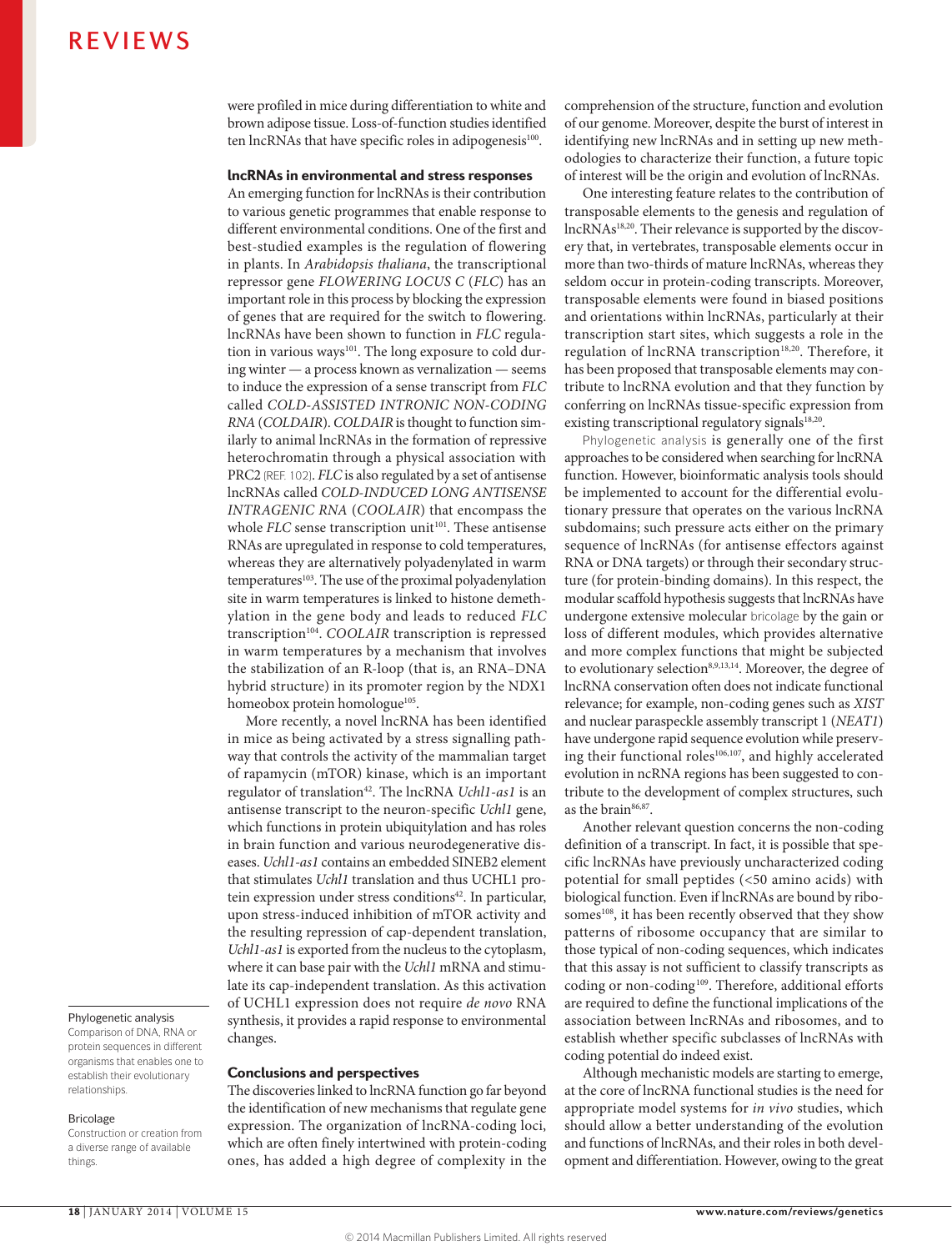variability in the evolutionary conservation or diversification of such RNAs, appropriate animal model systems are not always available. Notably, in a large screen carried out in zebrafish, although many lncRNAs shared characteristics with their mammalian orthologues, only a few of them had detectable sequence similarity<sup>110</sup>. Even among mammals, conservation might be weak; hence, mouse models might not always reflect functions in humans. Moreover, given the highly celltype-specific expression pattern of many  $\text{lncRNAs}^{\text{15--17}}$ , they are likely to elicit differential developmental or differentiation programmes in different organs, as is the case for *MALAT1* (REFS 81–83). Therefore, a more exhaustive knowledge of their activity in different cells and tissues of the body is required to elucidate possible tissue-specific functions.

One of the most powerful techniques to study the function of a gene *in vivo* is to disrupt its expression through targeted recombination. However, this methodology requires special consideration when it is applied to lncRNA loci — their complex structure and frequent overlap with other transcripts mean that the disruption of lncRNA loci might interfere with the function of nearby genes, thus confounding the interpretation of the molecular causes of any resultant phenotype. Therefore, gene targeting should be carefully conceived to ensure a truncation of the lncRNA of interest while leaving the surrounding locus unaffected. Recent designs for lncRNA inactivation have successfully used the targeted insertion of multiple polyadenylation sites, which prevents the transcription of full-length lncRNAs<sup>29,91,92,111</sup>. Additional novel strategies need to be developed for generating suitable conditional and loss-of-function model systems for lncRNA studies*.* An important issue to consider when analysing loss-of-function phenotypes of lncRNAs *in vivo* is the possibility of functional redundancy or of compensatory circuitries that would hide their direct activity, similar to what has been observed for *in vivo* miRNA depletions<sup>22</sup>.

The regulation of lncRNA expression is also a relevant topic that has so far been poorly addressed. Besides transcriptional control, post-transcriptional regulation will also be a relevant aspect to investigate. Major issues are related to understanding how polyadenylated lncRNAs are retained in the nucleus and to dissecting which protein interactions control the maturation and subcellular localization of lncRNAs. For example, it remains to be determined how some lncRNAs — such as circRNAs or polyadenylated lncRNAs that overlap with primary miRNA sequences  $-$  accumulate in the cytoplasm<sup>21,53,54</sup>. Such lncRNAs are much more abundant than previously thought, and the nature of the *cis*- and *trans*-acting factors that regulate their biogenesis and cellular localization are interesting new issues to be studied.

- 1. Maeda, N. *et al.* Transcript annotation in FANTOM3: mouse gene catalog based on physical cDNAs. *PLoS Genet.* **2**, e62 (2006).
- 2. Djebali, S. *et al.* Landscape of transcription in human cells. *Nature* **489**, 101–108 (2012).
- 3. Taft, R. J., Pheasant, M. & Mattick, J. S. The relationship between nonprotein-coding DNA and eukaryotic complexity. *Bioessays* **29**, 288–299 (2007).
- 4. Mattick, J. S. & Makunin, I. V. Non-coding RNA. *Hum. Mol. Genet.* **1**, 17–29 (2006).
- 5. Rinn, J. L. & Chang, H. Y. Genome regulation by long noncoding RNAs. *Annu. Rev. Biochem.* **8**, 145–166 (2012).
- 6. Derrien, T. *et al.* The GENCODE v7 catalog of human long noncoding RNAs: analysis of their gene structure, evolution, and expression. *Genome Res.* **22**, 1775–1789 (2012).
- 7. Batista, P. J. & Chang, H. Y. Long noncoding RNAs: cellular address codes in development and disease. *Cell* **152**, 1298–1307 (2013).
- 8. Guttman, M. & Rinn, J. L. Modular regulatory principles of large non-coding RNAs. *Nature* **482**, 339–346 (2012).
- 9. Zappulla, D. C. & Cech, T. R. Yeast telomerase RNA: a flexible scaffold for protein subunits. *Proc. Natl Acad. Sci. USA* **101**, 10024–10029 (2004).
- 10. Wutz, A., Rasmussen, T. P. & Jaenisch, R. Chromosomal silencing and localization are mediated by different domains of *Xist* RNA. *Nature Genet.* **30**, 167–174 (2002).
- 11. Tsai, M. C. *et al.* Long noncoding RNA as modular scaffold of histone modification complexes. *Science*  **329**, 689–693 (2010).
- 12. Rinn, J. L. *et al.* Functional demarcation of active and silent chromatin domains in human HOX loci by noncoding RNAs. *Cell* **129**, 1311–1323 (2007).
- 13. Guttman, M. *et al.* lincRNAs act in the circuitry controlling pluripotency and differentiation. *Nature*  **477**, 295–300 (2011). **This study reports an exhaustive identification and characterization of lncRNAs that are involved in the control of pluripotency and differentiation.**
- 14. Ng, S. Y., Johnson, R. & Stanton, L. W. Human long non-coding RNAs promote pluripotency and neuronal differentiation by association with chromatin modifiers and transcription factors. *EMBO J.* **31**, 522–533 (2012). **This paper characterizes several lncRNAs that are involved in the control of pluripotency and neural**

**differentiation; examples of lncRNAs that interact with multiple transcriptional modulators were found, which supports the modular scaffold hypothesis.**

- 15. Mercer, T. R., Dinger, M. E., Sunkin, S. M., Mehler, M. F. & Mattick, J. S. Specific expression of long noncoding RNAs in the mouse brain. *Proc. Natl Acad. Sci. USA* **105**, 716–721 (2008).
- 16. Cabili, M. N. *et al.* Integrative annotation of human large intergenic noncoding RNAs reveals global properties and specific subclasses. *Genes Dev.* **25**, 1915–1927 (2011).
- 17. Pauli, A. *et al.* Systematic identification of long noncoding RNAs expressed during zebrafish embryogenesis. *Genome Res.* **22**, 577–591 (2012).
- 18. Kelley, D. & Rinn, J. Transposable elements reveal a stem cell-specific class of long noncoding RNAs. *Genome Biol.* **13**, R107 (2012).
- 19. Liang, Q., Xu, Z., Xu, R., Wu, L. & Zheng, S. Expression patterns of non-coding spliced transcripts from human endogenous retrovirus HERV-H elements in colon cancer. *PLoS ONE* **7**, e29950 (2012).
- 20. Kapusta, A. *et al.* Transposable elements are major contributors to the origin, diversification, and regulation of vertebrate long noncoding RNAs. *PLoS Genet.* **9**, e1003470 (2013).
- 21. Cesana, M. *et al.* A long noncoding RNA controls muscle differentiation by functioning as a competing endogenous RNA. *Cell* **147**, 358–369 (2011). **This paper describes a lncRNA that controls the translation of late myogenic factors and the progression to late differentiation stages through competition for common miRNAs.**
- 22. Ebert, M. S. & Sharp, P. A. Roles for microRNAs in conferring robustness to biological processes. *Cell*  **149**, 515–524 (2012).
- 23. Wang, Y. *et al.* Endogenous miRNA sponge *lincRNA-RoR* regulates Oct4, Nanog, and Sox2 in human embryonic stem cell self-renewal. *Dev. Cell* **25**, 69–80 (2013).

**This paper describes a lncRNA that controls the expression of core pluripotency transcriptional factors by competing for common miRNAs.**

24. Khalil, A. M. *et al.* Many human large intergenic noncoding RNAs associate with chromatin-modifying complexes and affect gene expression. *Proc. Natl Acad. Sci. USA* **106**, 11667–11672 (2009).

- 25**.** Zhao, J., Sun, B. K., Erwin, J. A., Song, J. J. & Lee, J. T. Polycomb proteins targeted by a short repeat RNA to the mouse X chromosome. *Science* **322**, 750–756 (2008).
- 26**.** Nagano, T. e*t al.* The *Air* noncoding RNA epigenetically silences transcription by targeting G9a to chromatin. *Science* **322**, 1717–1720 (2008).
- 27. Pandey, R. *et al. Kcnq1ot1*antisense noncoding RNA mediates lineage-specific transcriptional silencing through chromatin-level regulation. *Mol. Cell* **32**, 232–246 (2008).
- 28. Martianov, I., Ramadass, A., Serra Barros, A., Chow, N. & Akoulitchev, A. Repression of the human dihydrofolate reductase gene by a non-coding interfering transcript. *Nature* **445**, 666–670 (2007).
- 29. Latos, P. A. *et al. Airn* transcriptional overlap, but not its lncRNA products, induces imprinted *Igf2r* silencing. *Science* **338**, 1469–1472 (2012).
- 30. Wang, K. C. *et al.* A long noncoding RNA maintains active chromatin to coordinate homeotic gene expression. *Nature* **472**, 120–124 (2011).
- 31. Bertani, S., Sauer, S., Bolotin, E. & Sauer, F. The noncoding RNA *Mistral* activates *Hoxa6* and *Hoxa7* expression and stem cell differentiation by recruiting MLL1 to chromatin. *Mol. Cell* **43***,*  1040–1046 (2011).
- 32. Ørom, U. A. *et al.* Long noncoding RNAs with enhancer-like function in human cells. *Cell* **143**, 46–58 (2010).
- 33. Li, W. *et al.* Functional roles of enhancer RNAs for oestrogen-dependent transcriptional activation. *Nature* **498**, 516–520 (2013).
- 34. Jeon, Y. & Lee, J. T. YY1 tethers *Xist* RNA to the inactive X nucleation center. *Cell* **146**, 119–133 (2011).
- 35. Schmitz, K. M., Mayer, C., Postepska, A. & Grummt, I. Interaction of noncoding RNA with the rDNA promoter mediates recruitment of DNMT3b and silencing of rRNA genes. *Genes Dev.* **24**, 2264–2269 (2010).
- 36. Chu, C., Qu, K., Zhong, F. L., Artandi, S. E. & Chang, H. Y. Genomic maps of long noncoding RNA occupancy reveal principles of RNA–chromatin interactions. *Mol. Cell* **44**, 667–678 (2011).
- 37. Hung, T. *et al.* Extensive and coordinated transcription of noncoding RNAs within cell-cycle promoters. *Nature Genet.* **43**, 621–629 (2011).
- 38. Sun, S. *et al. Jpx* RNA activates *Xist* by evicting CTCF. *Cell* **153**, 1537–1551(2013).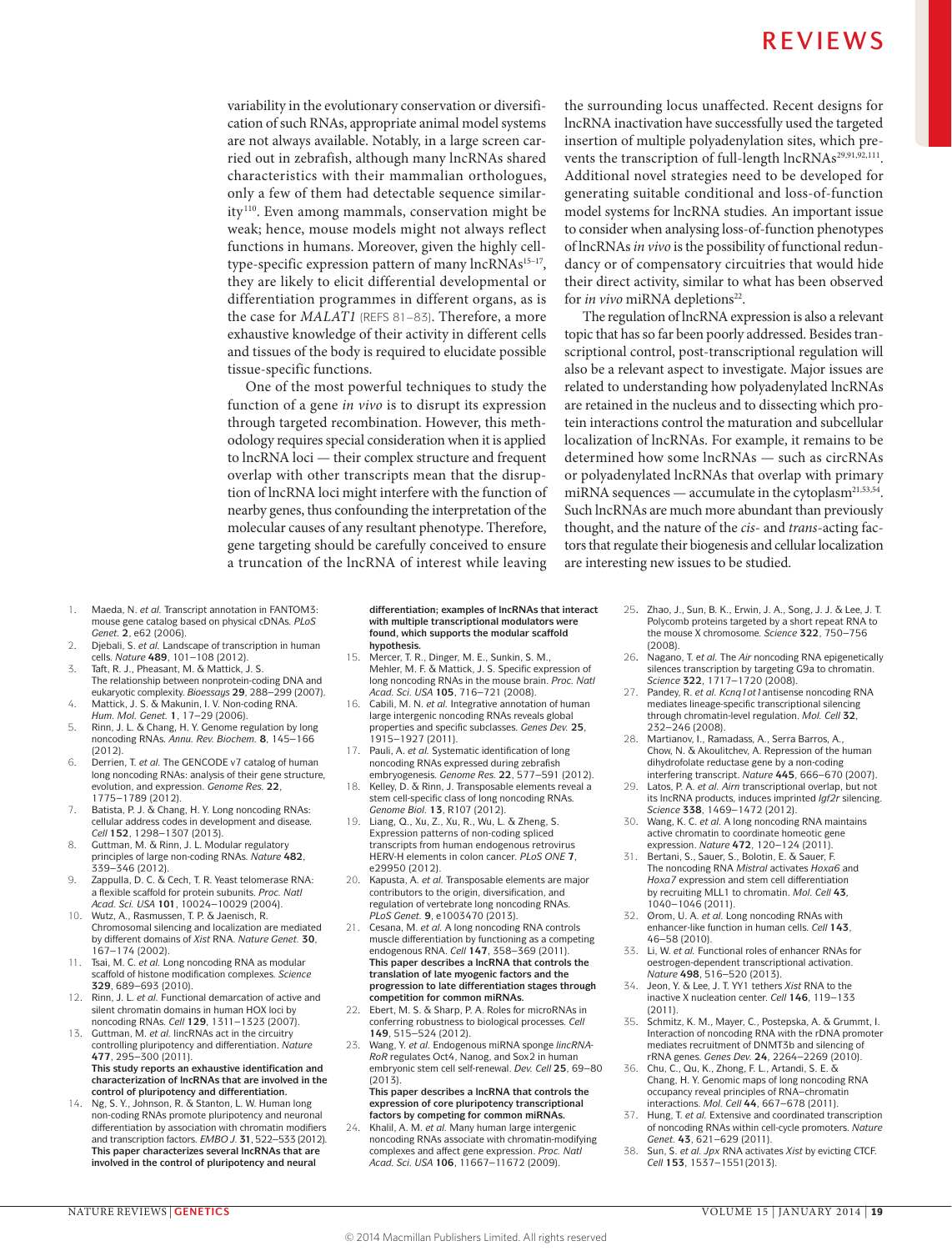- 39. Wang, X. *et al.* Induced ncRNAs allosterically modify RNA-binding proteins in *cis* to inhibit transcription. *Nature* **454**, 126–130 (2008).
- 40. Yang, L. *et al.* ncRNA- and Pc2 methylation-dependent gene relocation between nuclear structures mediates gene activation programs. *Cell* **147**, 773–788 (2011).
- 41. Engreitz, J. M. *et al.* The *Xist* lncRNA exploits threedimensional genome architecture to spread across the X chromosome. *Science* **341**, 1237973 (2013).
- 42. Carrieri, C. *et al.* Long non-coding antisense RNA controls *Uchl1* translation through an embedded SINEB2 repeat. *Nature* **491**, 454–457 (2012). **This study shows that a brain-specific lncRNA activates translation of an antisense mRNA through an embedded repetitive element.**
- 43. Yoon, J. H. *et al. LincRNA‑p21* suppresses target mRNA translation. *Mol. Cell* **47**, 648–655 (2012).
- 44. Faghihi, M. A. *et al.* Expression of a noncoding RNA is elevated in Alzheimer's disease and drives rapid feedforward regulation of β-secretase. *Nature Med.* **14**, 723–730 (2008).
- 45. Kretz, M. *et al.* Control of somatic tissue differentiation by the long non-coding RNA *TINCR*. *Nature* **493**, 231–235 (2013). **This paper shows that STAU1 can be tethered by a lncRNA on specific target mRNAs that share a 25-nucleotide conserved box. However, different from STAU1-mediated decay, such tethering confers stability on the target mRNAs.**
- 46. Gong, C. & Maquat, L. E. lncRNAs transactivate STAU1-mediated mRNA decay by duplexing with 3′ UTRs via Alu elements. *Nature* **470**, 284–288 (2011).
- Wang, J., Gong, C. & Maquat, L. E. Control of myogenesis by rodent SINE-containing lncRNAs. *Genes Dev.* **27**, 793–804 (2013).
- 48. Salmena, L., Poliseno, L., Tay, Y., Kats, L. & Pandolfi, P. P. The *ceRNA* hypothesis: the Rosetta stone of a hidden RNA language. *Cell* **146**, 353–358 (2011).
- 49. Franco-Zorrilla, J. M. *et al.* Target mimicry provides a new mechanism for regulation of microRNA activity. *Nature Genet.* **39**, 1033–1037 (2007).
- 50. Poliseno, L. *et al.* A coding-independent function of gene and pseudogene mRNAs regulates tumour biology. *Nature* **465**, 1033–1038 (2010). **This paper proposes the ceRNA hypothesis, in which coding and non-coding RNAs can crosstalk through competition for shared miRNA-binding motifs.**
- 51. Karreth, F. A. *et al. In vivo* identification of tumor-suppressive PTEN ceRNAs in an oncogenic BRAF-induced mouse model of melanoma. *Cell* **147**, 382–395 (2011).
- 52. Sumazin, P. *et al.* An extensive microRNA-mediated network of RNA–RNA interactions regulates established oncogenic pathways in glioblastoma. *Cell* **147**, 370–381 (2011).
- 53. Hansen, T. B. *et al.* miRNA-dependent gene silencing involving Ago2-mediated cleavage of a circular antisense RNA. *EMBO J.* **30**, 4414–4422 (2011).
- Hansen, T. B. *et al.* Natural RNA circles function as efficient microRNA sponges. *Nature* **495**, 384–388 (2013).
- 55. Memczak, S. *et al.* Circular RNAs are a large class of animal RNAs with regulatory potency. *Nature* **495**, 333–338 (2013). **This paper identifies a large class of cellular**

#### **circRNAs; for one of these, a ceRNA function is shown in the control of neuronal functions.**

- 56. Lee, J. T. & Bartolomei, M. S. X-inactivation, imprinting, and long noncoding RNAs in health and disease. *Cell* **152**, 1308–1323 (2013).
- Penny, G. D., Kay, G. F., Sheardown, S. A., Rastan, S. & Brockdorff, N. Requirement for *Xist* in X chromosome
- inactivation. *Nature* **379**, 131–137 (1996). 58. Schoeftner, S. *et al.* Recruitment of PRC1 function at the initiation of X inactivation independent of PRC2 and silencing. *EMBO J.* **25**, 3110–3122 (2006).
- 59. Nozawa, R. S. *et al.* Human inactive X chromosome is compacted through a PRC2-independent<br>SMCHD1-HBiX1 pathway. *Nature Struct. Mol. Biol.* **20**, 566–573 (2013).
- 60. Lee, J. T. Disruption of imprinted X inactivation by parent-of-origin effects at *Tsix. Cell* **103**, 17–27 (2000).
- 61. Sado, T., Wang, Z., Sasaki, H. & Li, E. Regulation of imprinted X-chromosome inactivation in mice by *Tsix. Development* **128**, 1275–1286 (2001).
- 62. Tian, D., Sun, S. & Lee, J. T. The long noncoding RNA, *Jpx*, is a molecular switch for X chromosome inactivation. *Cell* **143***,* 390–403 (2010).
- 63. Yildirim, E. *et al. Xist* RNA is a potent suppressor of hematologic cancer in mice. *Cell* **152**, 727–742  $(2013)$
- 64. Fitzpatrick, G. V., Soloway, P. D. & Higgins, M. J. Regional loss of imprinting and growth deficiency in mice with a targeted deletion of *KvDMR1*. *Nature Genet.* **32**, 426–431 (2002).
- 65. Sleutels, F., Zwart, R. & Barlow, D. P. The non-coding *Air* RNA is required for silencing autosomal imprinted genes. *Nature* **415**, 810–813 (2002).
- 66. Mancini-Dinardo, D., Steele, S. J., Levorse, J. M., Ingram, R. S. & Tilghman, S. M. Elongation of the *Kcnq1ot1* transcript is required for genomic imprinting of neighboring genes. *Genes Dev.* **20**, 1268–1282 (2006).
- 67. Colin, J., Libri, D. & Porrua, O. Cryptic transcription and early termination in the control of gene expression. *Genet. Res. Int.* **2011**, 653494 (2011).
- 68. Barber, B. A. & Rastegar, M. Epigenetic control of Hox genes during neurogenesis, development, and disease. *Ann. Anat.* **192**, 261–274 (2010).
- 69. Kostic, D. & Capecchi, M. R. Targeted disruptions of the murine *Hoxa‑4* and *Hoxa‑6* genes result in homeotic transformations of components of the vertebral column. *Mech. Dev.* **46**, 231–247 (1994).
- 70. Zhang, X. *et al.* A myelopoiesis-associated regulatory intergenic noncoding RNA transcript within the human HOXA cluster. *Blood* **113**, 2526–2534 (2009).
- Maamar, H., Cabili, M.N., Rinn, J. & Raj, A. *linc‑HOXA1* is a noncoding RNA that represses *Hoxa1* transcription in *cis*. *Genes Dev.* **27**, 1260–1271 (2013).
- 72. Li, L. *et al.* Targeted disruption of *Hotair* leads to homeotic transformation and gene derepression. *Cell Rep.* **5**, 3–12 (2013).
- 73. Suemori, H. & Noguchi, S. Hox C cluster genes are dispensable for overall body plan of mouse embryonic development. *Dev. Biol.* **220**, 333–342 (2000).
- Schorderet, P. & Duboule, D. Structural and functional differences in the long non-coding RNA *Hotair* in mouse and human. *PLoS Genet.* **7**,
- e1002071 (2011). 75. Gupta, R. A. *et al.* Long non-coding RNA *HOTAIR* reprograms chromatin state to promote cancer metastasis. *Nature* **464**, 1071–1076 (2010).
- 76. Loewer, S. *et al. Large intergenic non-coding RNA-RoR* modulates reprogramming of human induced pluripotent stem cells. *Nature Genet.* **42**, 1113–1117 (2010).
- 77. Guttman, M. *et al.* Chromatin signature reveals over a thousand highly conserved large non-coding RNAs in mammals. *Nature* **458**, 223–227 (2009).
- 78. Dinger, M. E. *et al.* Long noncoding RNAs in mouse embryonic stem cell pluripotency and differentiation. *Genome Res.* **9**, 1433–1445 (2008).
- Sheik Mohamed, J., Gaughwin, P. M., Lim, B., Robson, P. & Lipovich, L. Conserved long noncoding RNAs transcriptionally regulated by Oct4 and Nanog modulate pluripotency in mouse embryonic stem cells. *RNA* **16**, 324–337 (2010).
- Qureshi, I. A. & Mehler, M. F. Emerging roles of noncoding RNAs in brain evolution, development, plasticity and disease. *Nature Rev. Neurosci.* **13**,
- 528–541 (2012). 81. Bernard, D. *et al.* A long nuclear-retained non-coding RNA regulates synaptogenesis by modulating gene expression. *EMBO J.* **29**, 3082–3093 (2010).
- 82. Zhang, B. *et al.* The lncRNA *Malat1* is dispensable for mouse development but its transcription plays a *cis*-regulatory role in the adult. *Cell Rep.* **2**, 111–123 (2012).
- Gutschner, T. et al. The noncoding RNA *MALAT1* is a critical regulator of the metastasis phenotype of lung cancer cells. *Cancer Res.* **73**, 1180–1189 (2013).
- 84. Ramos, A. D. *et al.* Integration of genome-wide approaches identifies lncRNAs of adult neural stem cells and their progeny *in vivo. Cell Stem Cell.* **12**, 616–628 (2013).
- 85. Xu, A. G. *et al.* Intergenic and repeat transcription in human, chimpanzee and macaque brains measured by RNA-seq. *PLoS Comput. Biol.* **6**, e1000843 (2010).
- 86. Pollard, K. S. *et al.* An RNA gene expressed during cortical development evolved rapidly in humans.
- *Nature* **443**, 167–172 (2006). 87. Lindblad-Toh, K. *et al.* A high-resolution map of human evolutionary constraint using 29 mammals. *Nature*  **478**, 476–482 (2011).
- 88. Dorus, S. *et al.* Accelerated evolution of nervous system genes in the origin of *Homo sapiens. Cell* **119**, 1027–1040 (2004).
- 89. Amaral, P. P. *et al.* Complex architecture and regulated expression of the *Sox2ot* locus during vertebrate
- development. *RNA* **11**, 2013–2027 (2009). 90. Feng, J. *et al.* The *Evf‑2* noncoding RNA is transcribed from the *Dlx‑5/6* ultraconserved region and functions as a *Dlx*-*2* transcriptional coactivator. *Genes Dev.* **20**, 1470–1484 (2006).
- 91. Bond, A. M. *et al.* Balanced gene regulation by an embryonic brain ncRNA is critical for adult hippocampal GABA circuitry. *Nature Neurosci.* **12**, 1020–1027 (2009).
- 92. Kraus, P. *et al.* Making sense of *Dlx1* antisense RNA. *Dev. Biol.* **376**, 224–235 (2013).
- 93. Le, M. T. *et al. MicroRNA‑125b* promotes neuronal differentiation in human cells by repressing multiple targets. *Mol. Cell. Biol.* **29**, 5290–5305 (2009).
- 94. Klattenhoff, C. A. *et al. Braveheart*, a long noncoding RNA required for cardiovascular lineage commitment. *Cell* **152**, 1–14 (2013).
- 95. Grote, P. *et al.* The tissue-specific lncRNA *Fendrr* is an essential regulator of heart and body wall development in the mouse. *Dev. Cell* **24**, 206–214 (2013). **References 94 and 95 highlight the importance of lncRNAs during lineage commitment and in providing a new layer of regulation that is involved**
- **in determining cardiac cell fate.** 96. Twayana, S. *et al.* Biogenesis and function of non-coding RNAs in muscle differentiation and in Duchenne muscular dystrophy. *Bioch. Soc. Trans.* **41**, 844–849 (2013).
- 97. Kallen, A. N. *et al.* The imprinted *H19* lncRNA antagonizes *let‑7* microRNAs. *Mol. Cell* **52**, 101–112 (2013).
- 98. Cabianca, D. S. *et al.* A long ncRNA links copy number variation to a Polycomb/Trithorax epigenetic switch in FSHD muscular dystrophy. *Cell* **149**, 819–831 (2012).
- 99. Hu, W., Yuan, B., Flygare, J. & Lodish, H. F. Long noncoding RNA-mediated anti-apoptotic activity in murine erythroid terminal differentiation. *Genes Dev.* **25**, 2573–2578 (2011).
- 100. Sun, L. *et al.* Long noncoding RNAs regulate adipogenesis. *Proc. Natl Acad. Sci. USA* **110**, 3387–3392 (2013).
- 101. Ietswaart, R., Wu, Z. & Dean, C. Flowering time control: another window to the connection between antisense RNA and chromatin. *Trends Genet.* **28**, 445–453 (2012).
- 102. Heo, J. B. & Sung, S. Vernalization-mediated epigenetic silencing by a long intronic noncoding RNA. *Science* **331**, 76–79 (2011).
- 103. Liu, F. *et al.* The *Arabidopsis* RNA-binding protein FCA requires a lysine-specific demethylase 1 homolog to downregulate *FLC*. *Mol. Cell* **28**, 398–407 (2007).
- 104. Liu, F., Marquardt, S., Lister, C., Swiezewski, S. & Dean, C. Targeted 3ʹ processing of antisense transcripts triggers *Arabidopsis FLC* chromatin silencing. *Science* **327**, 94–97 (2010). 105. Sun, Q., Csorba, T., Skourti-Stathaki, K.,
- Proudfoot, N. J. & Dean, C. R-loop stabilization represses antisense transcription at the *Arabidopsis FLC* locus. *Science* **340**, 619–621 (2013).
- 106. Clemson, C. M. *et al.* An architectural role for a nuclear noncoding RNA: *NEAT1* RNA is essential for the structure of paraspeckles. *Mol. Cell* **33**, 717–726 (2009).
- 107. Nesterova, T. B. *et al.* Characterization of the genomic *Xist* locus in rodents reveals conservation of overall gene structure and tandem repeats but rapid evolution of unique sequence. *Genome Res.* **11**, 833–849 (2001).
- 108. Ingolia, N. T., Brar, G. A., Rouskin, S., McGeachy, A. M. & Weissman, J. S. The ribosome profiling strategy for monitoring translation *in vivo* by deep sequencing of ribosome-protected mRNA fragments. *Nature Protoc.*  **7**, 1534–1550 (2012).
- 109. Guttman, M., Russell, P., Ingolia, N. T., Weissman, J. S. & Lander, E. S. Ribosome profiling provides evidence that large noncoding RNAs do not encode proteins. *Cell* **154**, 240–251 (2013). 110. Ulitsky, I., Shkumatava, A., Jan, C. H., Sive, H. &
- Bartel, D. P. Conserved function of lincRNAs in vertebrate embryonic development despite rapid
- sequence evolution. *Cell* **147**, 1537–1550 (2011). 111. Ohhata, T., Hoki, Y., Sasaki, H. & Sado, T. Crucial role of antisense transcription across the *Xist* promoter in *Tsix*-mediated *Xist* chromatin modification. *Development* **135**, 227–235 (2008).
- 112. Rinn, J. L. *et al.* The transcriptional activity of human chromosome 22. *Genes Dev.* **17**, 529–540 (2003).